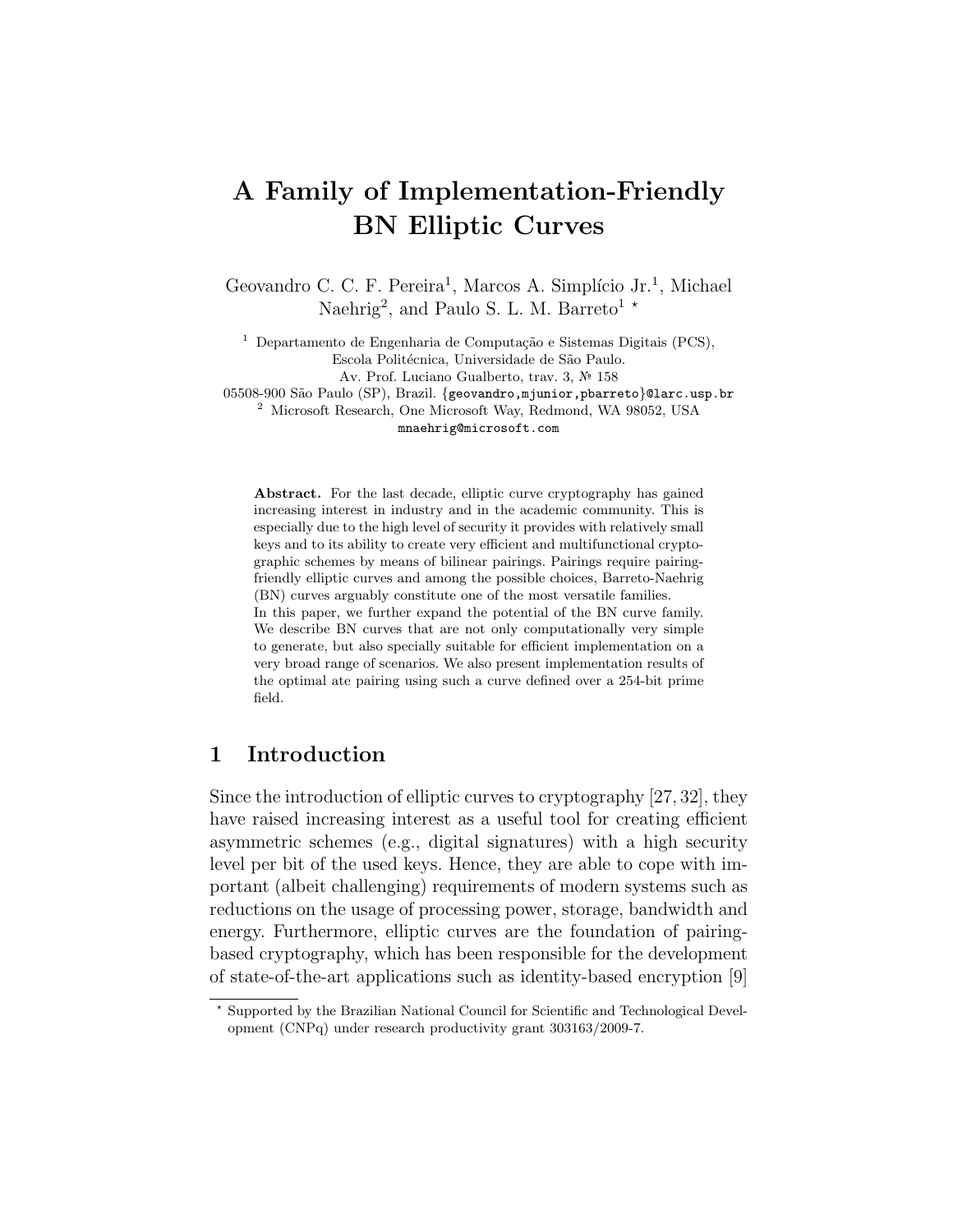and certificateless public key cryptography [1]. Inherently, feasible pairing-based cryptography requires pairing-friendly curves.

Barreto-Naehrig (BN) curves arguably constitute one of the most versatile classes of pairing-friendly elliptic curves. Among other things, they are known [6] to (this list may not be complete):

- facilitate the deployment of bilinear pairings at the 128-bit security level [15, 37, 8, 2];
- enable all kinds of pairing-based cryptographic schemes and protocols (including short signatures) [19];
- be plentiful and easily found [35, Section 2.1.1];
- support a sextic twist, so pairing arguments can be defined over relatively small finite fields  $\mathbb{F}_p$  and  $\mathbb{F}_{p^2}$  respectively [24];
- be amenable to twofold or threefold pairing compression [36];
- attain high efficiency for all pairing computation algorithms known, including the Tate [40], ate [24], eil [23], R-ate [30], Xate [38] and optimal [45] pairings;
- admit optimizations based on endomorphisms and homomorphisms for all groups involved [18, 20], thereby enabling fast nonpairing operations as well;
- be suitable for software and hardware implementations on a wide range of platforms [16, 21].

Recent research has focused on certain individual curves to attain exceptional performance gains [37, 8, 2]. This is essential since pairings are usually the most computationally expensive operation in any pairing-based cryptographic scheme. On the other hand, one may argue that only targeting fast pairings is insufficient, and may lead to annoying or unacceptable inefficiencies on certain highly constrained platforms like smart cards or wireless sensor networks. Indeed, because of the intrinsic high cost of pairings, many protocols are already designed to rely on them only when the corresponding protocol parties are assumed to have plentiful computational resources (e.g. servers or clusters) while constrained parties only need to perform non-pairing operations [4, 10, 31, 46]. In such scenarios, curve parameters leading to fast (but still proportionally slow) pairings at the price of deteriorating performance elsewhere would be harmful rather than helpful.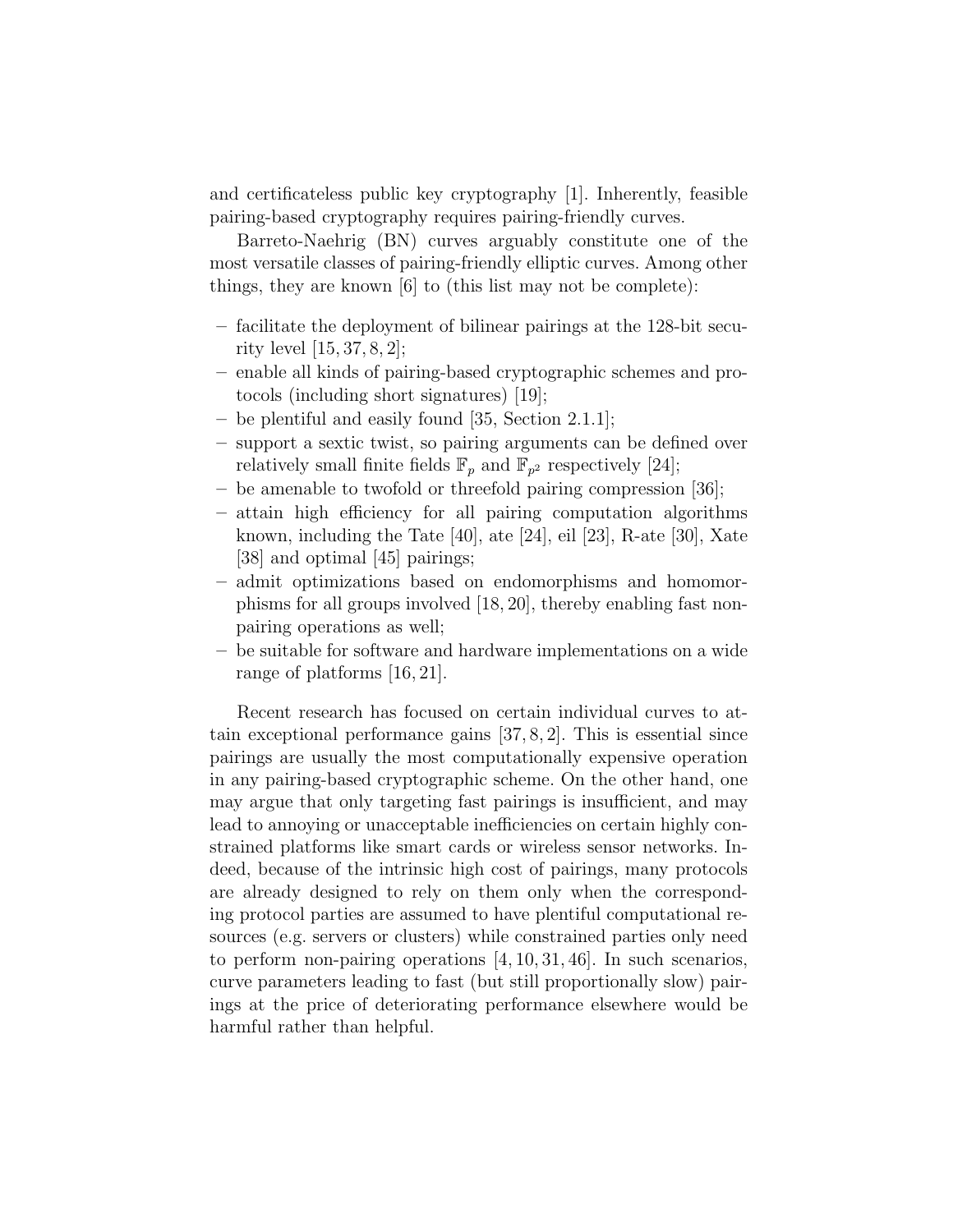A different line of research is that of obtaining parameterized curves with prescribed properties to avoid computationally expensive tests during curve generation. Simplification of curve parameter testing is even more important. Certain attacks can be prevented by checking that the purported BN curve contained in a given digital certificate does indeed exhibit the expected properties before using that certificate. This procedure is commonplace for non-pairingfriendly curves, but the special-purpose nature of BN curves exacerbates the amount of necessary computations. By adopting a curve where certain properties are guaranteed to hold, the testing overhead would be greatly reduced. It could then be carried out on much simpler platforms; e.g. a lightweight certificate server would only need plain integer arithmetic up to primality checking (and no elliptic curve arithmetic support) to attest the well-formedness of the curves.

Constructing the right twist of the curve over the base field without resorting to any elliptic curve arithmetic has been carried out successfully [39]. In contrast, the related tasks of choosing suitable representations for all extension fields involved and selecting the correct sextic twist over the quadratic extension field have received limited attention in the literature. They would still seem to need square and cube detection in extension fields and full group arithmetic in that twist. We note that extension fields are usually chosen a priori, based on features of supporting libraries and oblivious to the peculiar nature of BN curves.

Our contribution in this paper is the definition of a (rather large) subclass of BN curves that is particularly suitable for efficient construction, parameter checking and implementation, while retaining a very simple description. Specifically, we propose to use curves of form  $E: y^2 = x^3 + b$  over  $\mathbb{F}_p$  where  $p \equiv 3 \pmod{4}$  and  $b = c^4 + d^6$  or  $b = c^6 + 4d^4$  for  $c, d \in \mathbb{F}_p^*$ , particularly for certain choices of c and d. We discuss in detail the rationale of this proposal and how it favors the efficiency of all typical arithmetic operations needed to instantiate cryptographic protocols on the broadest possible landscape, i.e. in the sense of targeting the widest possible range of platforms and applications. In particular, our construction automatically yields the right sextic twist entirely avoiding curve arithmetic for that purpose. It gives to field representations an overall unity that provides sev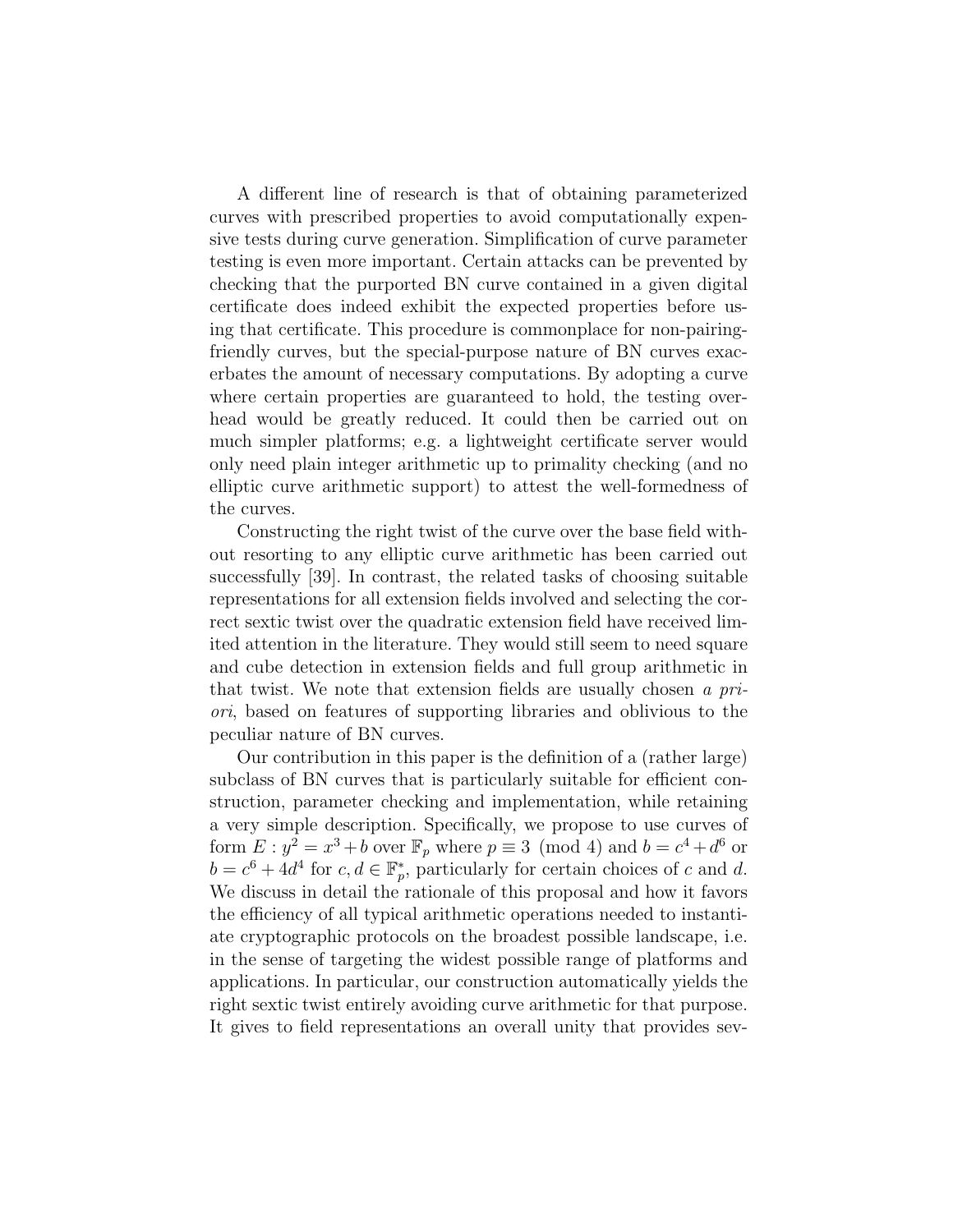eral optimization opportunities. Our proposal has intersections with other interesting curve families that occur in the literature (e.g. [38, 44]), offering additional benefits in those cases.

We stress that it is not the purpose of this paper to evaluate optimization techniques that are exclusive to a particular platform, nor to focus on the operation of pairing computation itself or on techniques that are only available on a narrow set of circumstances. Our goal is rather to explore a simple yet comprehensive theoretical setting that avoids most if not all general drawbacks and implementation hindrances, while favoring complete pairing-based cryptosystems.

To underline the flexible nature of our proposal and to reproduce the operation counts, we have implemented in Java the optimal ate pairing on one of the proposed curves (254 bits). We have focused on employing the best known techniques and algorithms for each operation as listed in Section 5. The implementation is available online<sup>3</sup> .

The remainder of this paper is organized as follows. We introduce theoretical concepts related to bilinear maps and BN curves in Section 2. We describe the proposed implementation-friendly family of BN curves and discuss its features in Section 3. Concrete examples tailored for practical deployment are suggested in Section 4. In Section 5, we compare the efficiency of our pairing implementation on one of the proposed curves to previous work, and we conclude in Section 6.

### 2 Preliminaries

Let p be a prime and let  $e > 0$ . The conjugates of  $a \in \mathbb{F}_{p^e}$  are the elements  $a^{p^i}$ ,  $0 \leq i < e$ . The norm  $N(a)$  of  $a \in \mathbb{F}_{p^e}$  is defined to be the product of all its conjugates,  $N(a) := \prod_i a^{p^i}$ . Whenever  $p \equiv 3$ (mod 4), the finite field  $\mathbb{F}_{p^2}$  can be represented as  $\mathbb{F}_p[i]/(i^2+1)$ . In analogy to the complex numbers, the non-trivial conjugate of the field element  $\gamma = \alpha + i\beta \in \mathbb{F}_{p^2}$  is  $\bar{\gamma} := \gamma^p = \alpha - i\beta$ .

Given three groups  $\mathbb{G}_1$ ,  $\mathbb{G}_2$ , and  $\mathbb{G}_T$  of the same prime order *n*, a pairing is a feasibly computable, non-degenerate bilinear map e :

 $^3$  http://code.google.com/p/bnpairings/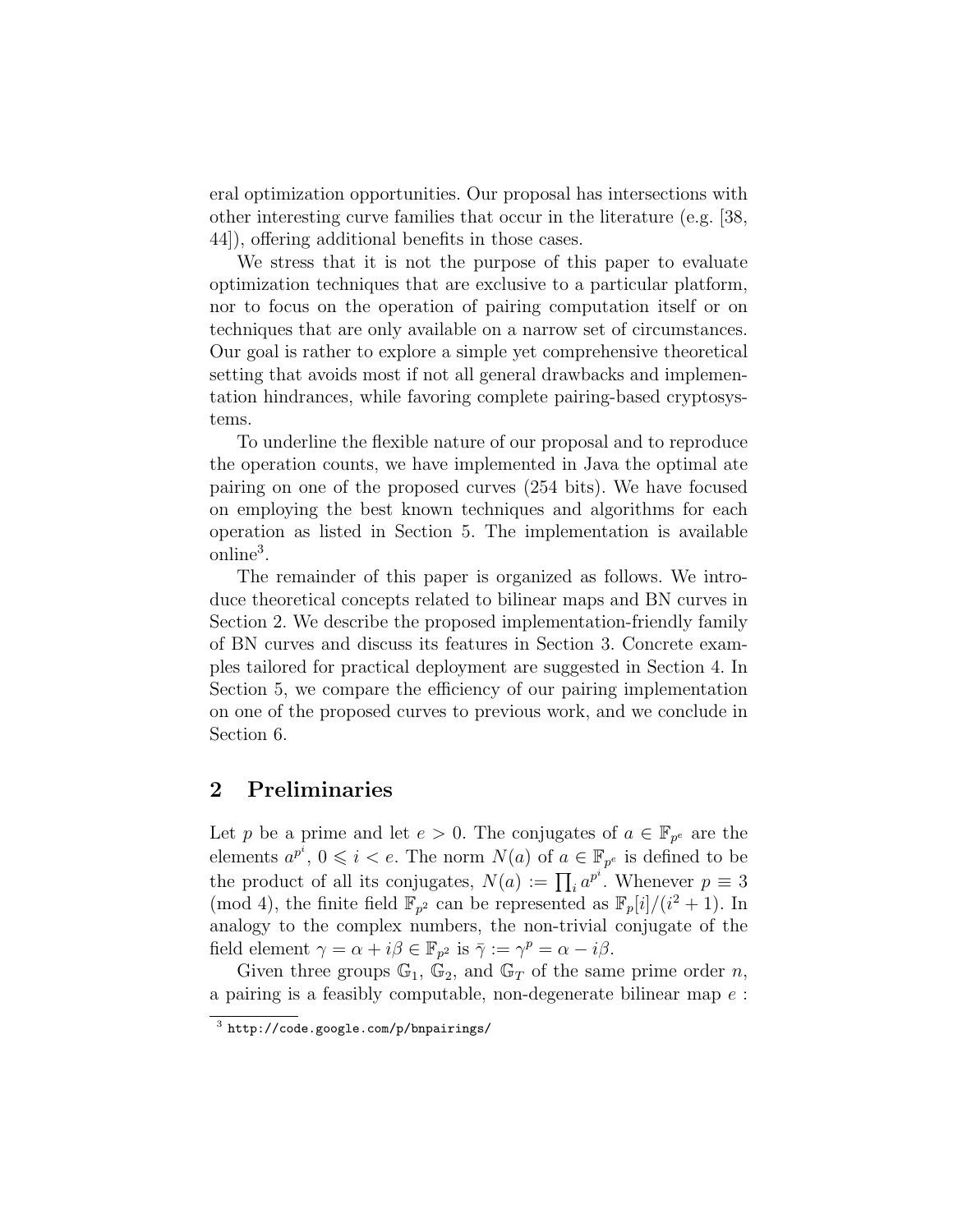$\mathbb{G}_1 \times \mathbb{G}_2 \to \mathbb{G}_T$ . Usually  $\mathbb{G}_1$  and  $\mathbb{G}_2$  are written additively, while  $\mathbb{G}_T$ is written multiplicatively. In practice, the pairing groups  $\mathbb{G}_1$  and  $\mathbb{G}_2$ are most commonly determined by the eigenspaces of the Frobenius endomorphism  $\phi_p$  on some elliptic curve  $E/\mathbb{F}_p$  of embedding degree k > 1. Specifically,  $\mathbb{G}_1$  is taken to be the 1-eigenspace  $E[n] \cap \text{ker}(\phi_p [1]$  =  $E(\mathbb{F}_p)[n]$ . The group  $\mathbb{G}_2$  is taken to be the preimage  $E'(\mathbb{F}_{p^e})[n]$ of the p-eigenspace  $E[n] \cap \ker(\phi_p - [p]) \subseteq E(\mathbb{F}_{p^k})[n]$  under a twisting isomorphism  $\psi: E' \to E$ ,  $(x, y) \mapsto (\mu^2 x, \mu^3 y)$  for some  $\mu \in \mathbb{F}_p^*$  $_{p^k}^*$ . In particular,  $e = k/d$  where the curve  $E'/\mathbb{F}_{p^e}$  is the unique twist of largest possible twist degree  $d \mid k$  for which n divides  $\#E'(\mathbb{F}_{p^e})$  (see [24] for details). This means that e is as small as possible. Typical pairing algorithms are based on Miller's algorithm [33] with a number of optimizations [3, 24, 30, 38, 45], most notably optimal pairings [45] which have loop order of length  $\lceil \lg n \rceil / \varphi(k)$  in general, where  $\varphi$ is Euler's totient function. Note that this compares well with the original Tate pairing which has loop order of length  $\lceil \lg n \rceil$ .

A Barreto-Naehrig (BN) curve [5] is an elliptic curve  $E_b: y^2 =$  $x^3+b$  defined over a finite prime field  $\mathbb{F}_p$  with the following properties. It has prime order  $n = \#E(\mathbb{F}_p)$ , and the primes p and n are given by  $p = p(u) = 36u^4 + 36u^3 + 24u^2 + 6u + 1$  and  $n = n(u) = 36u^4 +$  $36u^3 + 18u^2 + 6u + 1$  for some  $u \in \mathbb{Z}$ . We drop the subscript and simply write  $E$  when the specific equation coefficient  $b$  is irrelevant to the discussion or clear from context. For primes  $p$  of the above polynomial form the condition  $p \equiv 3 \pmod{4}$  holds if and only if u is odd. The BN field  $\mathbb{F}_p$  contains a primitive cube root of unity  $\zeta(u) = 18u^3 + 18u^2 + 9u + 1$  as one can check by straightforward inspection. BN curves have embedding degree  $k = 12$  and admit a sextic twist  $(d = 6)$ , so that one can set  $\mathbb{G}_2 = E'(\mathbb{F}_{p^2})[n]$ , and there exists an optimal ate pairing with loop order  $\omega = |6u + 2|$ .

Since BN curves have  $i$ -invariant 0, it is relatively easy to find them when compared to pairing-friendly curves from other families (see [17] for an extensive survey). In particular, there is no need to resort to the CM method explicitly. To generate a BN curve, one chooses an integer u until  $p$  and  $n$  as given by the above polynomials are prime. The size of  $u$  is selected such that it yields a desired size for p and n. To find a corresponding curve, one chooses  $b \in \mathbb{F}_p$ so that the curve  $E : y^2 = x^3 + b$  has order *n*. For these steps,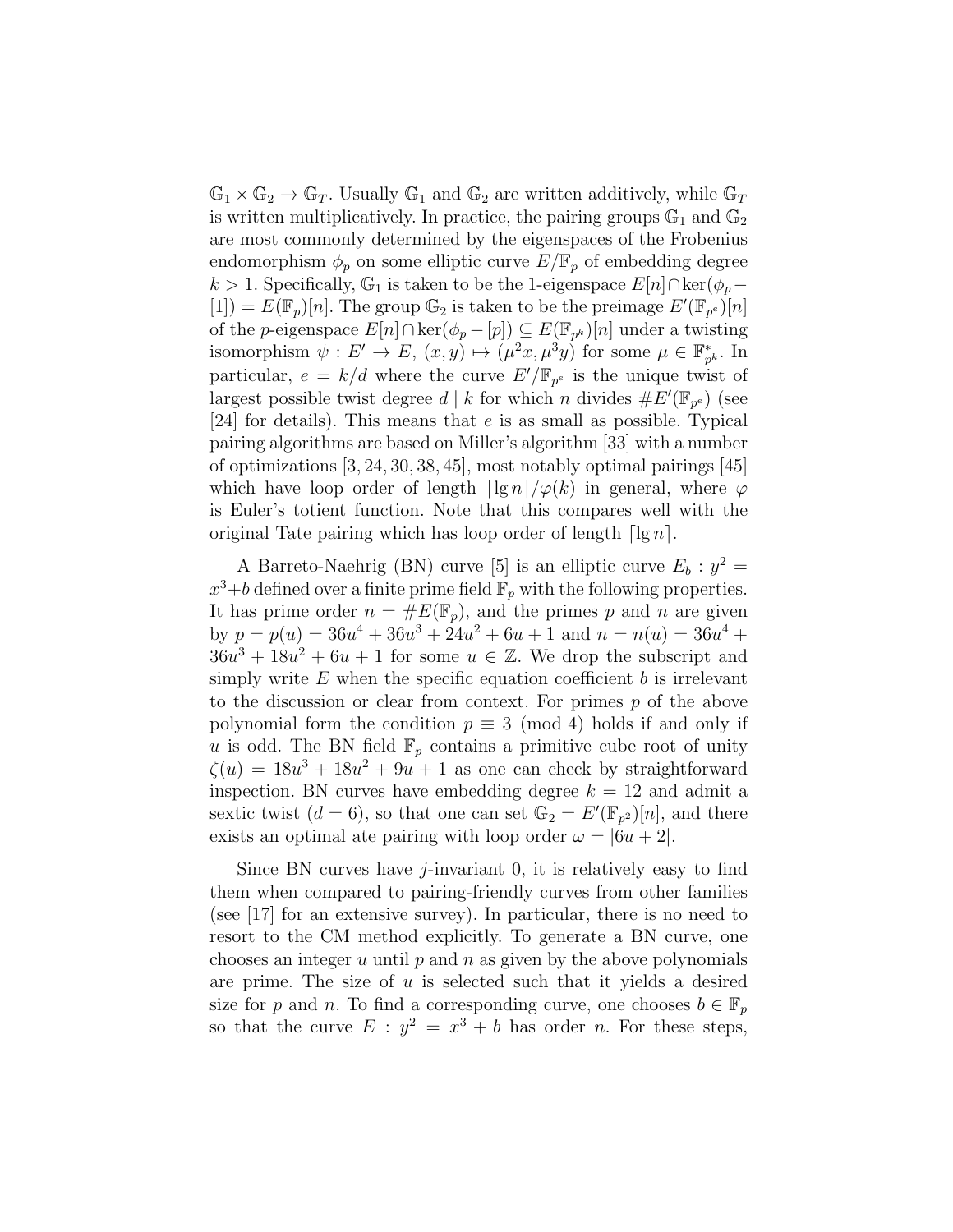we need primality tests, possibly square detection and square root computations in  $\mathbb{F}_p$  to obtain a point in  $E(\mathbb{F}_p)$ , and finally a scalar multiplication to check for order *n*.

The corresponding twist  $E'/\mathbb{F}_{p^2}$  is usually selected by finding a non-square and non-cube  $\xi \in \mathbb{F}_{p^2}$  and then checking via scalar multiplication whether the curve  $E': y^2 = x^3 + b'$  given by  $b' = b/\xi$ or by  $b' = b/\xi^5$  has order divisible by n. The element  $\xi$  can be used to represent the field extensions of  $\mathbb{F}_{p^2}$  contained in  $\mathbb{F}_{p^{12}}$  since the polynomial  $z^r - \xi$  is irreducible over  $\mathbb{F}_{p^{2h}}$  for  $r \in \{2, 3, 6\}$  and  $h \in \{1, 2, 3\}$  whenever  $gcd(h, r) = 1$  [35, Lemma 2.14].

*Example 1.* Let  $p^e \equiv 1 \pmod{6}$ . For each  $\xi \in \mathbb{F}_{p^e}$  that is neither a square nor a cube, one can represent  $\mathbb{F}_{p^{6e}}$  as a tower extension of  $\mathbb{F}_{p^e}$ in the following three different ways:

- 
$$
\mathbb{F}_{p^{6e}} = \mathbb{F}_{p^e}[u]/(u^6 - \xi);
$$
  
\n-  $\mathbb{F}_{p^{6e}} = \mathbb{F}_{p^{2e}}[v]/(v^3 - \xi)$  with  $\mathbb{F}_{p^{2e}} = \mathbb{F}_{p^e}[s]/(s^2 - \xi);$   
\n-  $\mathbb{F}_{p^{6e}} = \mathbb{F}_{p^{3e}}[w]/(w^2 - \xi)$  with  $\mathbb{F}_{p^{3e}} = \mathbb{F}_{p^e}[t]/(t^3 - \xi).$ 

The components of an element from  $\mathbb{F}_{p^{6e}}$  in any of these can be extracted directly without the need to perform expensive computations. Thus:  $a_0 + a_1u + a_2u^2 + a_3u^3 + a_4u^4 + a_5u^5 \leftrightarrow (a_0 + a_3s) +$  $(a_1 + a_4 s)v + (a_2 + a_5 s)v^2 \leftrightarrow (a_0 + a_2 t + a_4 t^2) + (a_1 + a_3 t + a_5 t^2)w,$ for  $a_i \in \mathbb{F}_{p^e}$ . This shows that the suggested setting automatically yields so-called "compositum" or tower-friendly fields [7, 22], with their associated efficiency gains.  $\square$ 

We will propose a subfamily of BN curves that does away with the square and cube detection tests usually needed when deciding how to represent the finite field extensions that occur in a typical implementation of pairing-based protocols. The following lemma captures an important property of the class of elliptic curves to which BN curves belong:

**Lemma 1.** ([35, Lemma 2.7]) Let  $E : y^2 = x^3 + b$  be an elliptic curve over  $\mathbb{F}_p$  of order  $n = \#E(\mathbb{F}_p)$  such that  $2 \nmid n$  and  $3 \nmid n$ . Then b is neither a square nor a cube in  $\mathbb{F}_p$ .

*Proof.* For any  $\gamma, \delta \in \mathbb{F}_p$ , the point  $(0, \gamma)$  on  $E : y^2 = x^3 + \gamma^2$  has order 3 and hence  $3 | n$ , while the point  $(-\delta, 0)$  on  $E : y^2 = x^3 + \delta^3$ has order 2 and hence  $2 \mid n$ , either way contradicting the assumption that  $2 \nmid n$  and  $3 \nmid n$ .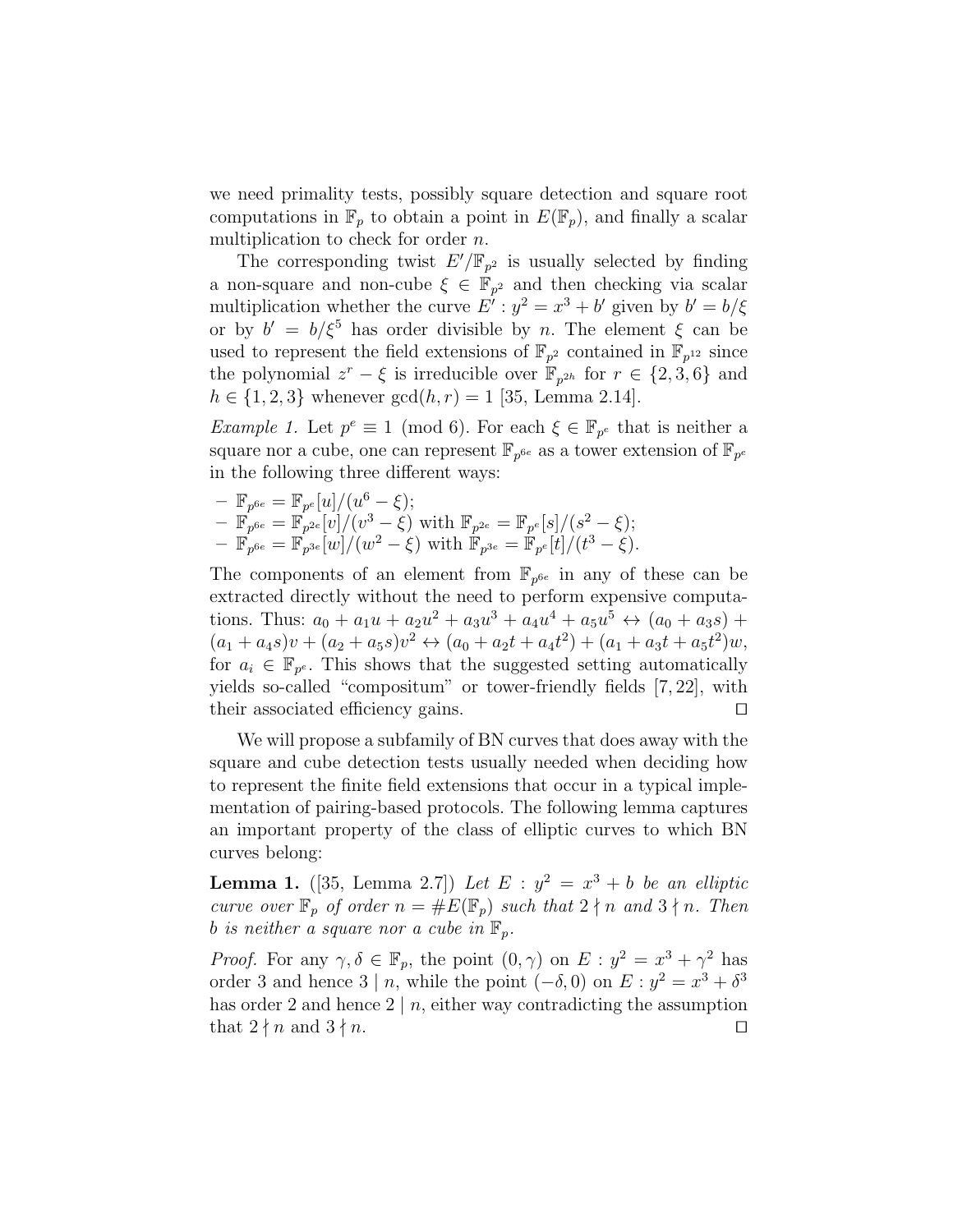As a consequence, we arrive at the following useful lemma:

**Lemma 2.** Let  $\xi \in \mathbb{F}_{p^e}^*$  and let  $b = N(\xi) \in \mathbb{F}_p$ . If  $E : y^2 = x^3 + b$  has order  $n = \#E(\mathbb{F}_p)$  with  $2 \nmid n$  and  $3 \nmid n$ , then  $\xi$  is neither a square nor a cube in  $\mathbb{F}_{p^e}$ .

*Proof.* Assume that  $\xi$  is a square or a cube in  $\mathbb{F}_{p^e}$ , i.e.  $\xi = \gamma^r$  for some  $\gamma \in \mathbb{F}_{p^e}$  and  $r \in \{2,3\}$ . Then  $b = N(\xi) = N(\gamma^r) = N(\gamma)^r$ , i.e. b is a square or a cube in  $\mathbb{F}_p$ , contradicting Lemma 1.

This means that square or cube detection is not necessary in either  $\mathbb{F}_p$  or  $\mathbb{F}_{p^e}$ . In particular, the element  $\xi$  specified in Lemma 2 can be used to define all extensions of  $\mathbb{F}_{p^e}$  that are of interest to pairing implementation and to facilitate changes of representations in field towers, as shown in Example 1. We remark that this choice of representation for finite field extensions may favor the implementation of other families of pairing-friendly elliptic curves (see [17]). Pursuing this possibility, however, transcends the scope of this paper.

The next result addresses the matter of avoiding order computation and arithmetic on the sextic twist  $E'(\mathbb{F}_{p^2})$  by revealing immediately which twist has the correct order. To that end we need one more property:

**Lemma 3.** Let  $p \equiv 1 \pmod{3}$  be a prime. For any  $\xi \in \mathbb{F}_{p^2}$ , let  $b = N(\xi) = \xi \overline{\xi}$ . Then  $b/\xi^5$  is a cube.

*Proof.* We first notice that  $b = \xi \overline{\xi} = \xi \xi^p = \xi^{p+1}$  and thus  $b/\xi^5 =$  $\xi^{p-4}$ . Since  $p-4$  is divisible by 3, we see that  $b/\xi^5$  is a cube. □

We are finally in a position to state the following theorem which allows capturing the right twist:

**Theorem 1.** Given a BN curve of form  $E: y^2 = x^3 + b$  with  $b =$  $N(\xi)$  for some  $\xi \in \mathbb{F}_{p^2}$ , the particular sextic twist  $E': y^2 = x^3 + \overline{\xi}$ satisfies  $\#E(\mathbb{F}_p) \mid \#E'(\mathbb{F}_{p^2})$ .

*Proof.* Since  $E$  is assumed to be a BN curve, the parameter  $b$  cannot be the norm of an element in  $\mathbb{F}_p$ , because such a norm is a square in  $\mathbb{F}_p$ , contradicting Lemma 1. Therefore, the assumptions imply  $\xi \in \mathbb{F}_{p^2} \setminus \mathbb{F}_p$ . Remark 2.13 in [35] shows that the order of the desired twist E' over  $\mathbb{F}_{p^2}$  is  $n' = \#E'(\mathbb{F}_{p^2}) = n(2p - n)$ . Since n is odd, also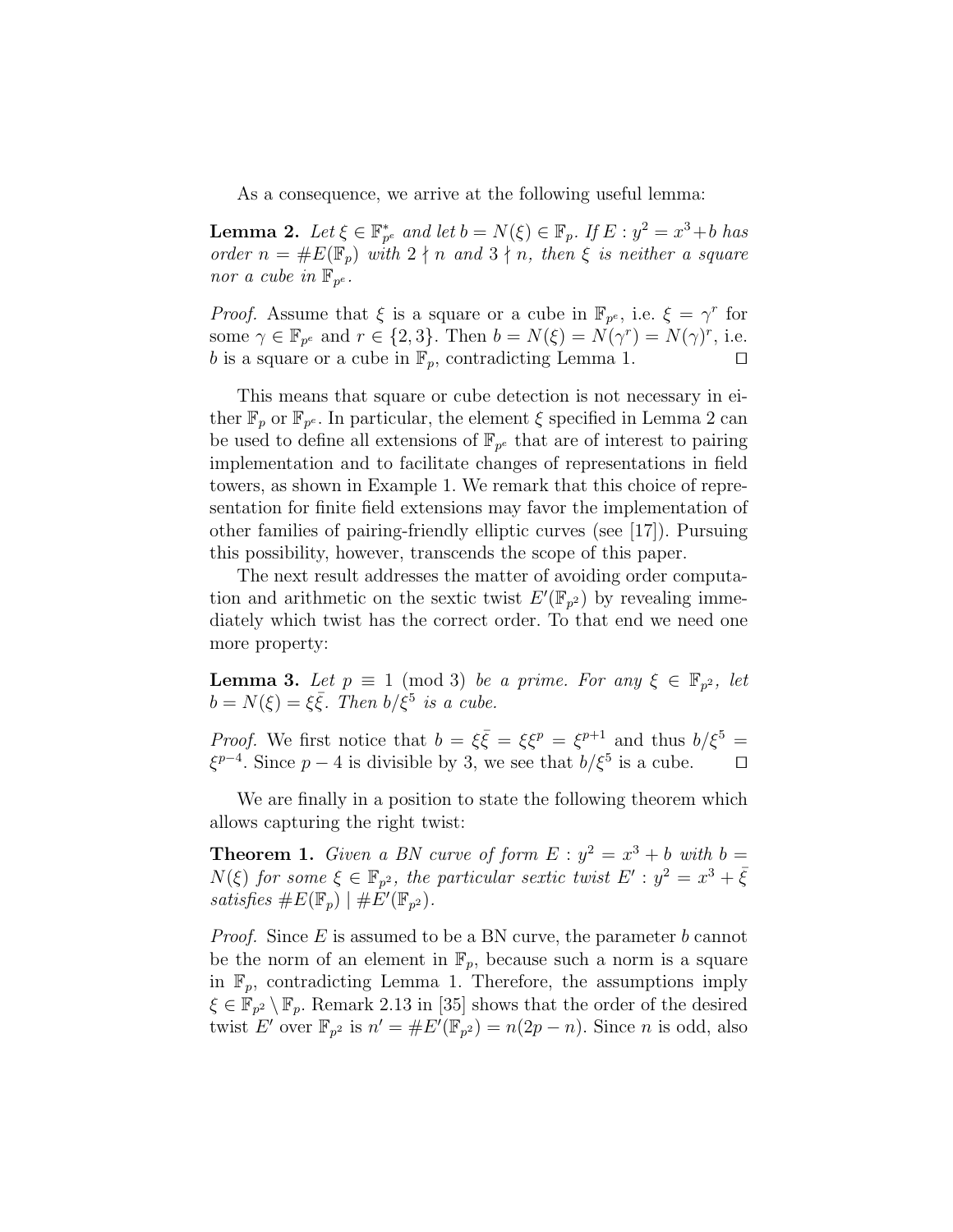n' is odd. If  $\xi \in \mathbb{F}_{p^2}$  is neither a square nor a cube, the correct twist is either given by  $y^2 = x^3 + b/\xi$  or  $y^2 = x^3 + b/\xi^5$ . Since  $p \equiv 1 \pmod{3}$ and  $b = N(\xi)$  the value  $b/\xi^5$  is a cube by Lemma 3. This means that the curve given by  $y^2 = x^3 + b/\xi^5$  has a point of order 2, hence the order of this particular twist is even. Therefore,  $E': y^2 = x^3 + b/\xi$ is the twist one seeks. Notice that  $b/\xi = \bar{\xi}$ .

### 3 The proposed family of curves

As our main contribution in this work, we propose to use curves of a certain form, belonging to a subfamily of BN curves defined as follows:

**Definition 1.** A BN curve  $E_b: y^2 = x^3 + b$  over  $\mathbb{F}_p$  is called friendly if  $p \equiv 3 \pmod{4}$  and if there exist  $c, d \in \mathbb{F}_p^*$  such that either  $b =$  $c^4 + d^6$  or  $b = c^6 + 4d^4$ .

A friendly BN curve  $E = E_b$  with corresponding parameters c and d as defined above has the following properties. Note that since  $p \equiv 3$ (mod 4), we represent  $\mathbb{F}_{p^2}$  by  $\mathbb{F}_p[i]/(i^2+1)$ .

- The parameters c and d automatically provide  $\xi \in \mathbb{F}_{p^2}$  with  $b =$  $N(\xi)$  according to Lemma 2 to represent the required extensions of  $\mathbb{F}_{p^2}$ . The element  $\xi$  is  $\xi = c^2 + d^3i$  or  $\xi = c^3 + 2d^2i$ , respectively.
- Since  $b = N(\xi)$ , the parameters c and d determine the sextic twist of correct order according to Theorem 1 as given by the equation  $y^2 = x^3 + \bar{\xi}.$
- Generators of  $E(\mathbb{F}_p)$  are given by obvious solutions to the curve equation as  $G = (-d^2, c^2)$  or  $G = (-c^2, 2d^2)$ , respectively.
- − Generators for  $E'(\mathbb{F}_{p^2})[n]$  can be found as  $[h]G'$ , where  $h = 2p n$ and  $G' = (-di, c)$  or  $G' = (-c, d(1 - i))$ , respectively.

Remark 1. In order to achieve highly efficient implementation results in practice, we propose to use friendly BN curves with the following additional properties. We assume p to have a fixed bit length  $\ell :=$  $\lvert \lg p \rvert$ .

– The BN prime p satisfies  $p^2 \equiv 9 \pmod{16}$  or  $p^2 \equiv 17 \pmod{32}$ (and possibly also  $p \equiv 4 \pmod{9}$ );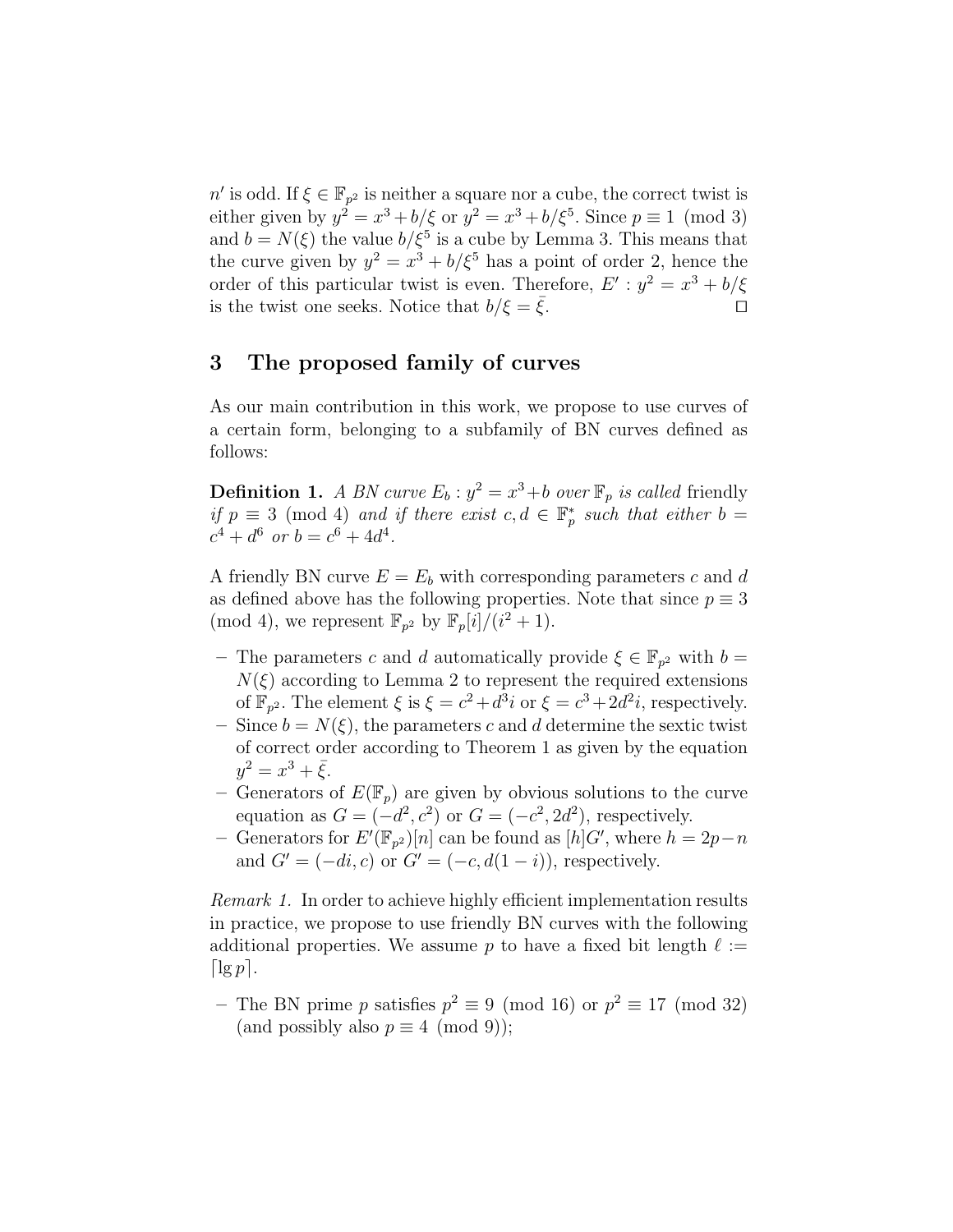- The Hamming weights of the (signed) binary representations of either the BN parameter u or the loop order  $\omega = 6u + 2$  of the optimal ate pairing (or both) are minimal for the given bit length  $\ell = \lceil \lg p \rceil$ ;
- The integer in  $[0, p-1]$  representing b is as small as possible;
- $-$  A careful choice of c and d, specifically taking c and d to be small powers of  $2$  so that  $b$  has low Hamming weight, enables further efficiency advantages in field and elliptic curve arithmetic, since multiplication by b (and by  $\xi$ ) consists only of shifts and additions.

Notice that the choice of  $b$  in Definition 1 is compatible with [39, Algorithm 3.5 in the sense that one can certainly look for c and  $d$ such that the resulting b has the form prescribed by that algorithm.

#### 3.1 Rationale

We now examine the rationale for our proposal from the points of view of pairing efficiency, overall efficiency, uniform finite field arithmetic, generator simplicity, and choice of suitable field sizes:

### Pairing efficiency

First and foremost, pairing computation must be as efficient as possible, since this is the most expensive operation in any pairing-based protocol. Low-weight  $\omega$  minimizes the cost of the Miller loop in optimal pairings, while low-weight  $u$  minimizes the cost of the final exponentiation [42]. Small values of b favor faster pairing computation [14], especially if b has low Hamming weight, which is clearly possible with the prescribed form we suggest (e.g. if  $c$  and  $d$  are small powers of 2). One of the best situations, though not the only one, arises when  $b = 2$  and  $\xi = 1 + i$ . In this case, multiplications by b are most efficient on all platforms (not only on those where a dedicated multiplication by a small constant is readily available, but also those where it has to be emulated with simpler operations like shifts or additions). Furthermore, the computation of conjugates, which involves multiplications by  $\xi$ , incurs the least overhead.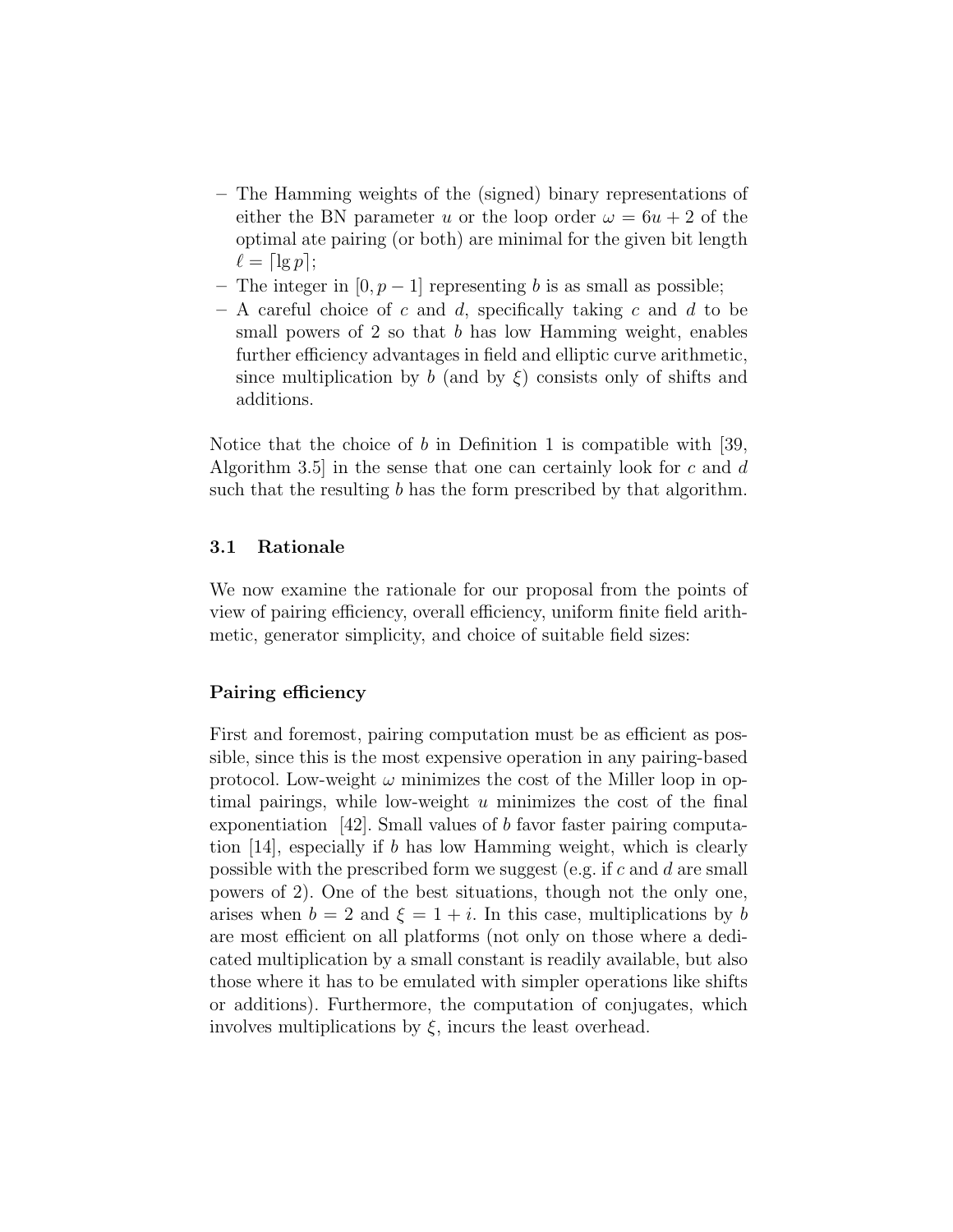#### Overall efficiency

All operations involved in pairing-based protocols must be as efficient as possible. Works like [37] and [8] only consider pairing computation speed as a metric, disregarding operations like generating random points or hashing to the pairing groups  $\mathbb{G}_1$  and  $\mathbb{G}_2$  which are essential to most cryptographic schemes based on pairings. For BN curves, this means there must be a very efficient method to compute square roots in  $\mathbb{F}_p$  and  $\mathbb{F}_{p^2}$ . This is least expensive when  $p \equiv 3$ (mod 4) and  $p^2 \equiv 9 \pmod{16}$ , since the Cippolla-Lehmer method simplifies to one square detection and one exponentiation for square simplifies to one square detection and one exponentiation for square<br>roots in  $\mathbb{F}_p$ , namely,  $\sqrt{a} = a^{(p+1)/4}$ , and the KCYL [28] method applies to the computation of square roots in  $\mathbb{F}_{p^2}$ , taking one square detection and 1.5 exponentiations. The case  $p^2 \equiv 17 \pmod{32}$  is almost as efficient, taking one square detection and 2 exponentiations to compute roots in  $\mathbb{F}_{p^2}$  with the method of [34]. In certain scenarios (e.g. when threefold pairing compression is desired) one might wish to require  $p \equiv 4 \pmod{9}$  as well, since this facilitates the computation of cube roots with methods similar to those for computing square roots [5, Section 3.1].

#### Uniform finite field arithmetic

Arithmetic in all finite fields involved must be efficient. Operations in  $\mathbb{G}_1$  and  $\mathbb{G}_2$  already need efficient arithmetic in  $\mathbb{F}_p$  and  $\mathbb{F}_{p^2}$ . Further processing of pairing values as for example explicit or implicit exponentiation needs efficient algorithms for  $\mathbb{F}_{p^{12}}$  itself, or in some cases for the subfields  $\mathbb{F}_{p^6}$  or  $\mathbb{F}_{p^4}$ . Efficient subfield arithmetic is needed if pairing compression techniques are adopted (by factors of 2 and 3, respectively). Also, potential support for efficient conversions between different representations has to be planned for the sake of interoperability.

#### Generator simplicity

Obvious generators that do not involve any extra processing or storage are clearly desirable. A curve equation of form  $E : y^2 =$  $x^3 + (c^4 + d^6)$  admits the obvious solution  $G = (-d^2, c^2)$ , while one of form  $E: y^2 = x^3 + (c^6 + 4d^4)$  admits the solution  $G = (-c^2, 2d^2)$ .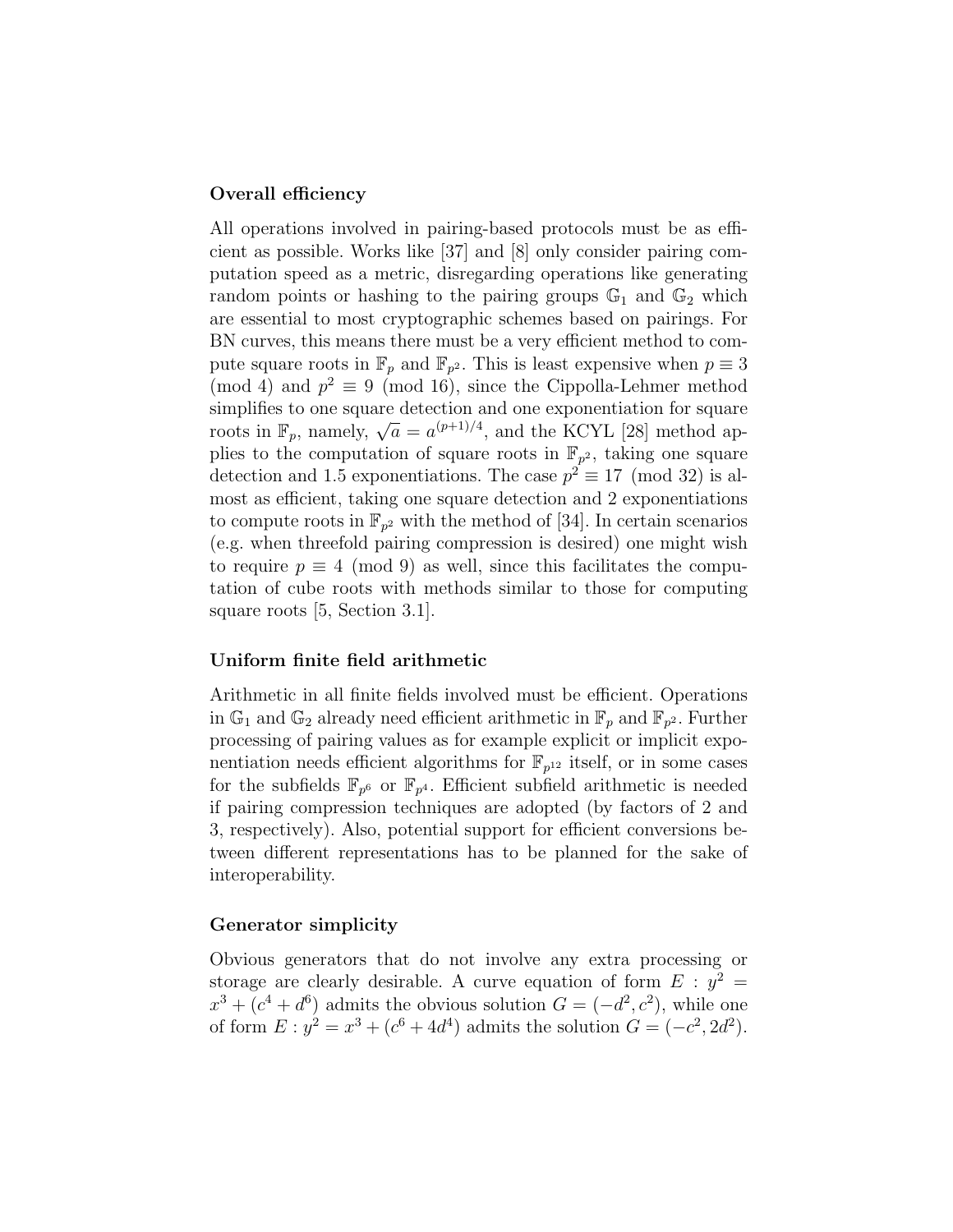By Theorem 1 the sextic twists of form  $E': y^2 = x^3 + (c^2 - d^3 i)$  and  $E': y^2 = x^3 + (c^3 - 2d^2i)$ , respectively, always contain a subgroup of the same order  $n$  as  $E$ , and the curve equations for  $E'$  admit the obvious solution  $G' = (-di, c)$  and  $G' = (-c, d(1 - i))$ , respectively. Then the point  $[h]G'$ , where  $h = 2p - n$ , only fails to be a generator of  $E'(\mathbb{F}_{p^2})[n]$  with negligibly low probability  $O(1/h)$ . The cofactor multiplication can be carried out very efficiently [41, Section 6].

#### Choice of suitable field sizes

An obvious bottleneck is  $\mathbb{F}_{p^2}$  arithmetic, since it is the foundation of all operations in  $\mathbb{G}_2$ ,  $\mathbb{G}_T$ , and pairing computation. Choosing p slightly smaller than a multiple of the platform word size (say, more than two bits but less than three bits) is interesting because it enables not only postponing modular reductions in critical operations like  $\mathbb{F}_{p^2}$  multiplication or squaring, but also simplifying the actual reduction when it is finally applied, as pointed out in [8, Section 5.2].

### 4 Sample curves

In Table 1, we provide practical friendly BN curves for fields of bit length  $\ell := 32m - 2$  where  $5 \le m \le 20$ , thus ranging between 158bit and 638-bit prime fields, covering security levels roughly between 80 and 192 bits. We denote them by  $E_{b,\ell}$  where we include the bit length  $\ell$  in the index. All suggested curves have the form  $E_{c^4+1,\ell}$ :  $y^2 = x^3 + (c^4 + 1)$  over  $\mathbb{F}_p$  with  $p = p(u)$ , prime order  $n = n(u)$ , and admit a twist of correct order given by  $E': y^2 = x^3 + (c^2 - i)$  over  $\mathbb{F}_{p^2}$ . Also, c is always a power of 2. These parameters were obtained from a script in Magma [11] that searches primes with prescribed properties.

We note that the values for  $u$  and  $c$  uniquely determine all needed parameters, i.e. the primes  $p$  and  $n$ , the curve equations for  $E$  and its twist as well as the generator points. Namely, field extensions  $\mathbb{F}_{p^{2r}}$ can be represented directly as  $\mathbb{F}_{p^2}[z]/(z^r-c^2-i)$  for  $r=2,3,6$ , or via towers as indicated in Example 1. The pairing groups are  $\mathbb{G}_1 = \langle G \rangle$ for  $G = (-1, c^2)$ , and  $\mathbb{G}_2 = \langle H' \rangle$  for  $H' = [h](-i, c)$  with  $h = 2p - n$ , respectively. The low weight of  $u$  enables very efficient multiplication by the cofactor  $h$  [41, Section 6].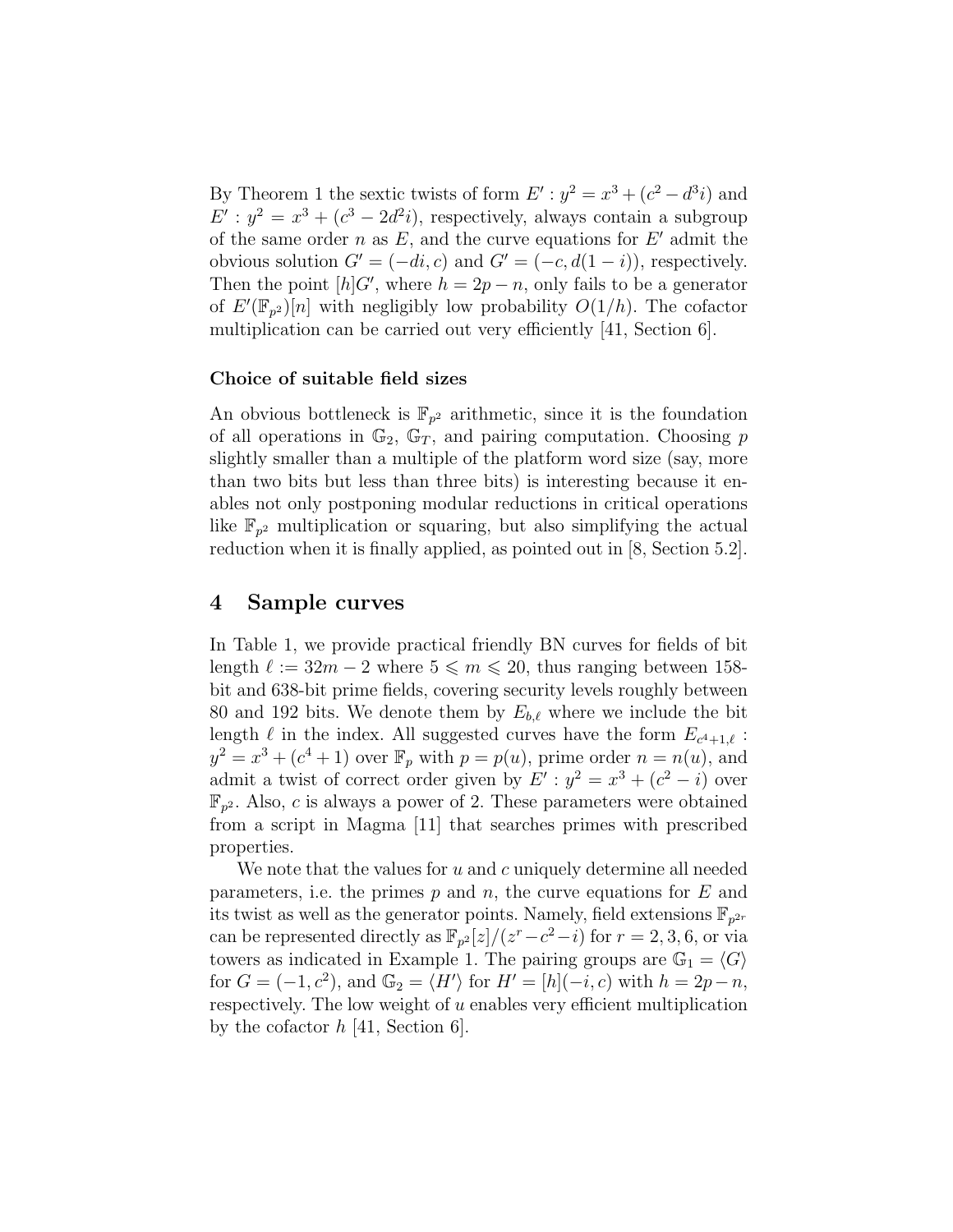The peculiar choice  $\ell = 32m - 2$  deserves some attention, since it is smaller (albeit not by much) than a multiple of typical word sizes (more precisely, a multiple of 8 bits) and hence leads to security levels that are very slightly lower than usual. This was done so that, adopting Montgomery arithmetic in the base field, all values listed here enable all modular reductions involved in an  $\mathbb{F}_{p^2}$  multiplication or squaring to be postponed and carried out only once at the very end of that operation, in a very simple and efficient manner as suggested by [8, Section 5.2]. The value  $\left|2^{32m}/p\right|$  indicates how many modular reductions can be postponed if  $\mathbb{F}_p$  elements are held in 32m-bit variables. With the suggested choice of  $\ell = 32m - 2$ ,  $\lfloor 2^{32m}/p \rfloor = 7$  for all examples on Table 1 except for the entry at  $\ell = 254$ , where it is 6 ( $\mathbb{F}_{p^2}$  multiplication and squaring do not need this value to be larger than 5).

Square roots in  $\mathbb{F}_{p^2}$  can be efficiently computed with the suggested method, either KCYL  $[28]$  or Müller  $[34]$ .

*Example 2.* The 254-bit curve corresponding to the parameter  $u =$  $-(2^{62} + 2^{55} + 1)$  is given by  $E_{2,254}$ :  $y^2 = x^3 + 2$  with  $G = (-1,1)$ ,  $E'$ :  $y^2 = x^3 + (1 - i), G' = [h](-i, 1).$ 

Example 3. All the examples on Table 1 are of the first form of friendly BN curves we suggest. As an example of the second form, to be used in scenarios where efficient cube root computation is desired, one could adopt the 254-bit curve (not listed on Table 1) with  $u =$  $-(2^{62} - 2^{49} - 2^2 + 1)$  and  $E_{5,254}$ :  $y^2 = x^3 + 5$ ,  $G = (-1, 2)$ ,  $E'$ :  $y^2 =$  $x^3 + (1-2i), G' = [h](-1, 1-i).$  One can check by direct inspection that  $p \equiv 4 \pmod{9}$  for this curve.

The particular curve of Example 2 has been apparently first suggested in [38, Section 4.2], and curves with  $c = 1$  (and hence  $b = 2$ ), which make up the majority of Table 1, have been singled out in [44], albeit without the benefit of a unified view of the curve equation, its correct twist, and the finite fields involved as pointed out in Section 3.

### 5 Efficiency

It is instructive to compare the relative efficiency of the proposed family with available results in the literature. Curves at roughly the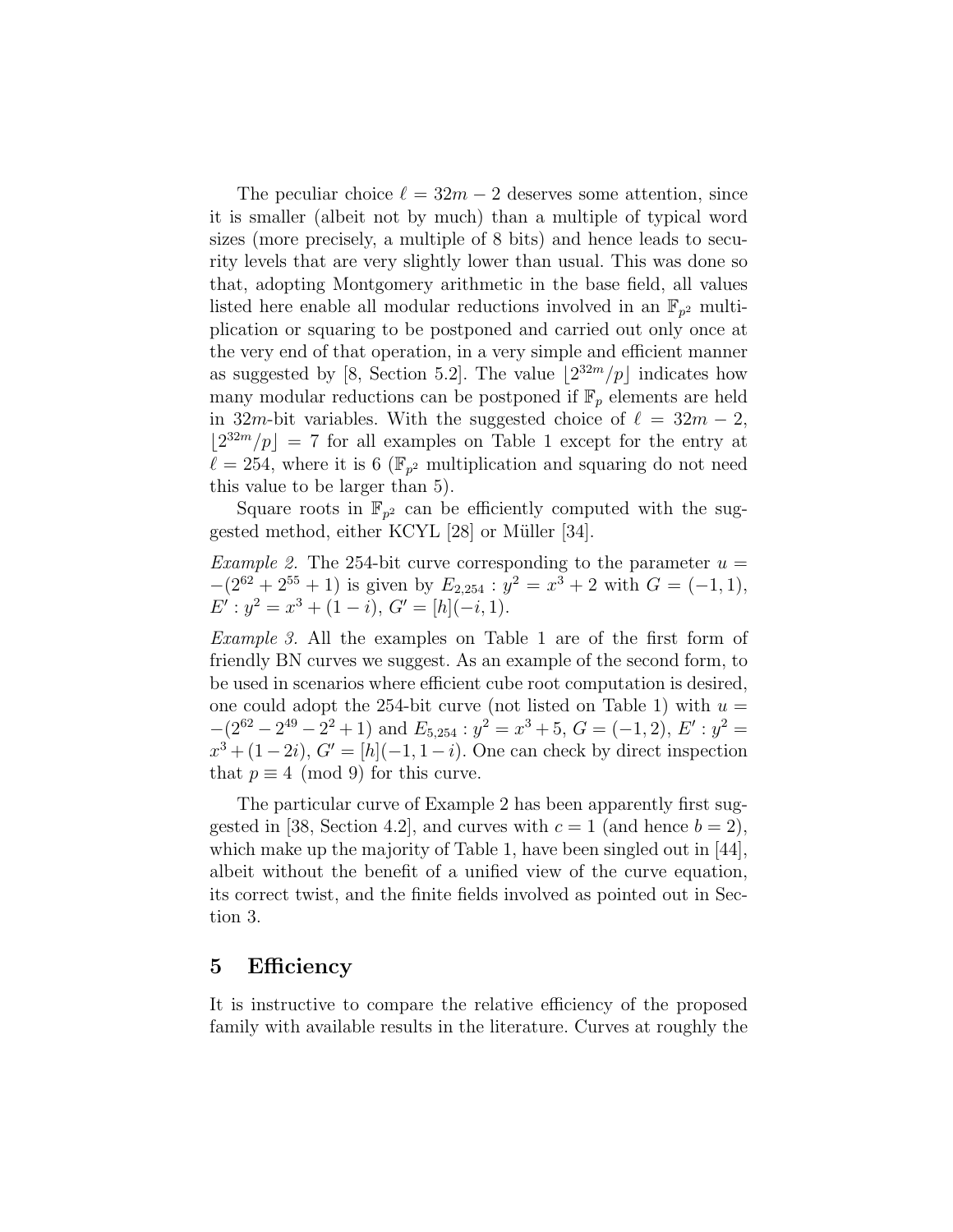| $\boldsymbol{m}$ | $\ell$ | $\boldsymbol{u}$                             | wt $(6u+2)$ c |              | $\boldsymbol{b}$            | $\sqrt{\mathbb{F}_{p^2}}$ |
|------------------|--------|----------------------------------------------|---------------|--------------|-----------------------------|---------------------------|
| 5 158            |        | $-(2^{38}+2^{28}+1)$                         | 5             |              |                             | 2 17 KCYL                 |
| 6                | 190    | $-(2^{46}+2^{23}+2^{22}+1)$                  | 5             |              |                             | 8 4097 KCYL               |
| 7                | 222    | $2^{54} - 2^{44} + 1$                        | 5             |              | 4 257                       | Müller                    |
|                  | 8 254  | $-(2^{62}+2^{55}+1)$                         | 5             | 1            | $\overline{2}$              | <b>KCYL</b>               |
| 9                | 286    | $-(2^{70}+2^{58}+2^{38}+1)$                  | 7             | $\mathbf{1}$ | $\overline{2}$              | KCYL                      |
| 10 318           |        | $2^{78} + 2^{62} + 2^1 + 1$                  | 6             | 1            | $2^{-}$                     | <b>KCYL</b>               |
| 11 350           |        | $-(2^{86}-2^{69}+2^{28}+1)$                  | 7             | 1            | $2^{\circ}$                 | KCYL                      |
|                  |        | 12 382 $-(2^{94}+2^{76}+2^{72}+1)$           |               | 1            | $\overline{2}$              | KCYL                      |
|                  |        | 13 414 $-(2^{102} + 2^{84} - 2^{55} + 1)$    |               | 1            | $\overline{2}$              | KCYL                      |
|                  |        | 14 446 $2^{110} + 2^{36} + 1$                | 5             |              | 4 257                       | Müller                    |
|                  |        | $15\ 478\ - (2^{118} - 2^{55} - 2^{19} + 1)$ | 7             | 1            | $\mathcal{D}_{\mathcal{L}}$ | KCYL                      |
|                  |        | 16 510 $-(2^{126} + 2^{53} - 2^{50} + 1)$    | 6             |              | 257                         | KCYL                      |
|                  |        | 17 $542 - (2^{134} + 2^{114} + 2^{30} + 1)$  | 7             | 1.           | 2                           | KCYL                      |
|                  |        | $18\ 574 - (2^{142} + 2^{120} - 2^{99} + 1)$ |               | 1            | $\overline{2}$              | KCYL                      |
|                  |        | 19 606 $-(2^{150} - 2^{95} + 2^8 + 1)$       | 7             | 1            | $\overline{2}$              | KCYL                      |
|                  |        | 20 638 $2^{158} - 2^{128} - 2^{68} + 1$      |               | 4            | 257                         | Müller                    |

**Table 1.** Sample curves  $E_{b,\ell} : y^2 = x^3 + b$  with  $b = c^4 + 1$  over  $\mathbb{F}_p$ , where  $p = p(u)$ , bitsize of p is  $l = 32m - 2$ , and suggested method for square root computation in  $\mathbb{F}_{p^2}$ 

same security level as  $E_{2,254}$  of Example 2 appeared in [37, 8, 2]. The results are summarized on Table 2. Following [2, 8], we denote by  $\tilde{m}_u$ the number of  $\mathbb{F}_{p^2}$  multiplications performed without modular reductions, by  $\tilde{s}_u$  the number of  $\mathbb{F}_{p^2}$  squarings performed without modular reductions, by  $\tilde{r}$  the number of  $\mathbb{F}_{p^2}$  modular reductions (counting one half when only a simple  $\mathbb{F}_p$  modular reduction is needed), and by  $\tilde{a}$ the number of  $\mathbb{F}_{p^2}$  additions/subtractions involved in computing one (optimal ate) pairing, within the Miller loop (ML), the final exponentiation (FE), and the total count (TC).

We also denote by  $m_u$  the number of  $\mathbb{F}_p$  multiplications performed without modular reductions, by r the number of  $\mathbb{F}_p$  modular reductions, and by a the number of  $\mathbb{F}_p$  additions/subtractions corresponding to the aforementioned number of operations in  $\mathbb{F}_{p^2}$ , with each  $\mathbb{F}_{p^2}$  multiplication incurring  $3m_u+2r+8a$  and each  $\mathbb{F}_{p^2}$  squaring incurring  $2m_u + 2r + 3a$ . We do not further break down  $\mathbb{F}_{p^2}$  arithmetic for [37], since it is rather based on digit-sliced simultaneous than on separate, single  $\mathbb{F}_p$  operations. We only provide operation counts for on-the-fly arithmetic without precomputations.

The figures in Table 2 refer to the following implementation decisions: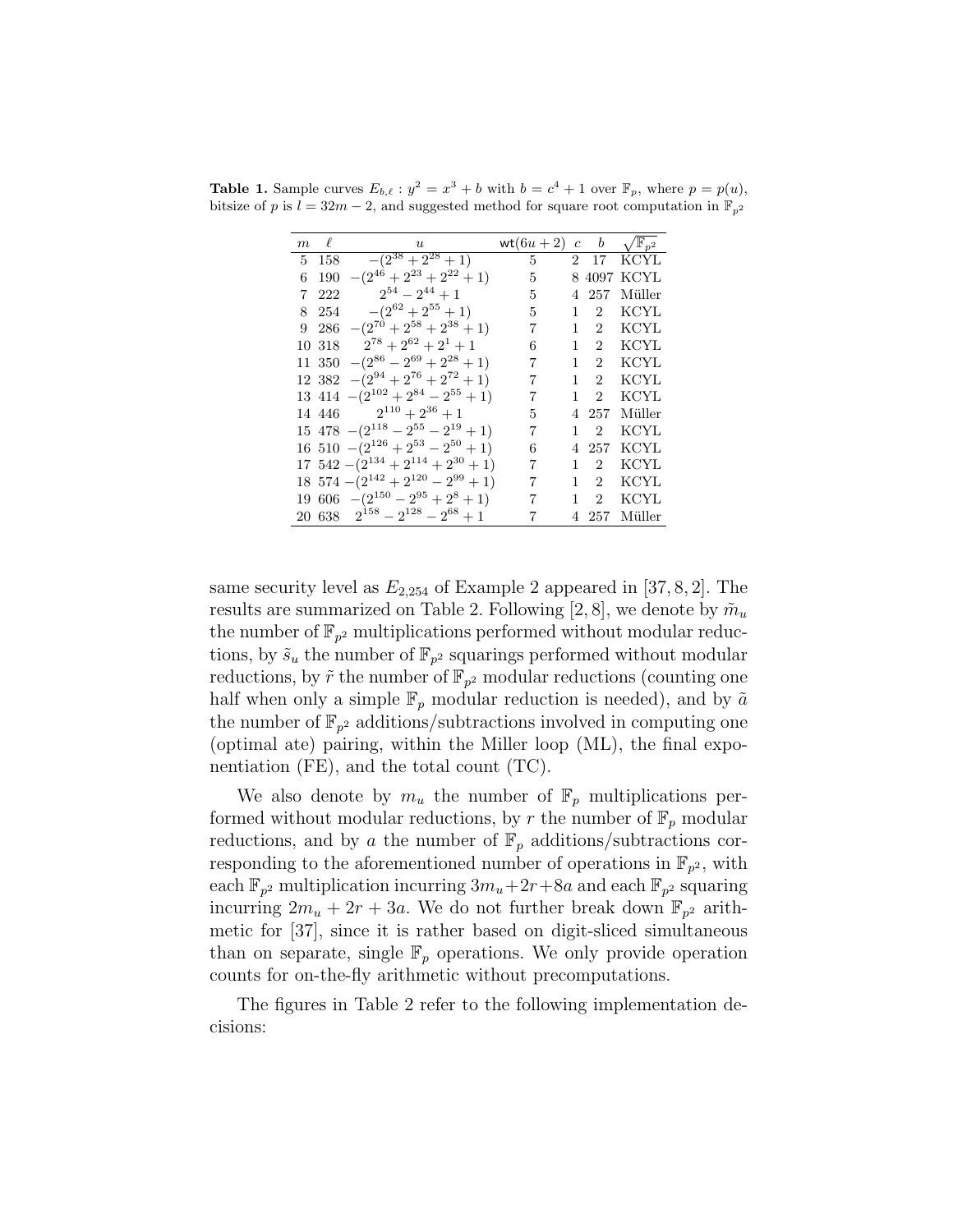Table 2. Experimental comparison of optimal ate pairing performance for 254 bits

| source                           |     | part $\tilde{m}_u$ $\tilde{s}_u$ $\tilde{r}$ |  | $\tilde{a}$              | $m_u$     | r   | $\boldsymbol{a}$ |
|----------------------------------|-----|----------------------------------------------|--|--------------------------|-----------|-----|------------------|
| Naehrig                          |     |                                              |  | ML 2022 590 2612 7140    | NA NA     |     | NA               |
| $et$ al. [37]                    |     |                                              |  | FE 673 1719 2392 7921    | <b>NA</b> | NA. | <b>NA</b>        |
|                                  | TC. |                                              |  | 2695 2309 5004 15061     | NA.       | NA. | <b>NA</b>        |
| Beuchat                          |     |                                              |  | ML 1952 568 2520 6912    |           |     | 6992 5040 13824  |
| et al. [8]                       |     |                                              |  | FE   403 1719 2122 7021  |           |     | 4647 4244 14042  |
|                                  |     |                                              |  | TC 2355 2287 4642 13933  |           |     | 11639 9284 27866 |
| Aranha                           |     |                                              |  | ML   1857 392 1335 10047 |           |     | 6355 2670 20094  |
| et al. [2]                       |     |                                              |  | FE 430 1179 963 8435     |           |     | 3648 1926 16870  |
|                                  | TC. |                                              |  | 2287 1571 2298 18482     |           |     | 10003 4596 36964 |
| This work ML 1256 1209 1169 9328 |     |                                              |  |                          |           |     | 6186 2338 21030  |
|                                  | FE. | 1162                                         |  | 66 902 6745              |           |     | 3618 1804 13590  |
|                                  |     |                                              |  | TC 2418 1275 2071 16073  |           |     | 9804 4142 34620  |

- Joint point-and-line computations within the Miller loop as suggested by Costello et al. [14, Section 5] (see also [13, Section 4]);
- Tailored multiplication in  $\mathbb{F}_{p^{12}}$  to accumulate line function values, which are known to be rather sparse for even embedding degrees [14, Section 3];
- Improved computation of the hard part of the final exponentiation as proposed by Scott et al. [42];
- Squaring in  $\mathbb{F}_{p^{12}}$  via the Chung-Hasan SQR<sub>3</sub> algorithm [12], which positively affects both the joint point-and-line computations and the easy part of the final exponentiation after the Miller loop;
- Lazy modular reduction for  $\mathbb{F}_{p^2}$  multiplications and squarings that occur inside  $\mathbb{F}_{p^{12}}$  multiplications and squarings, as described in [2];
- Improved Granger-Scott squaring [22] and Karabina compressed squaring [26] in the cyclotomic subgroup of  $G_{\phi_6(q)}$ , which positively affects the hard part of the final exponentiation and also contributes for efficient post-processing (e.g. further exponentiation) of pairing values as needed in several protocols;
- Careful scheduling of the product of conjugates during the computation of the inverse in  $\mathbb{F}_{p^{12}}$  (see A) to keep most of the operations in subfields;
- (Minor optimization) Simplification of the final line functions that occur in the optimal ate pairing [37, Section 3.2]. This in-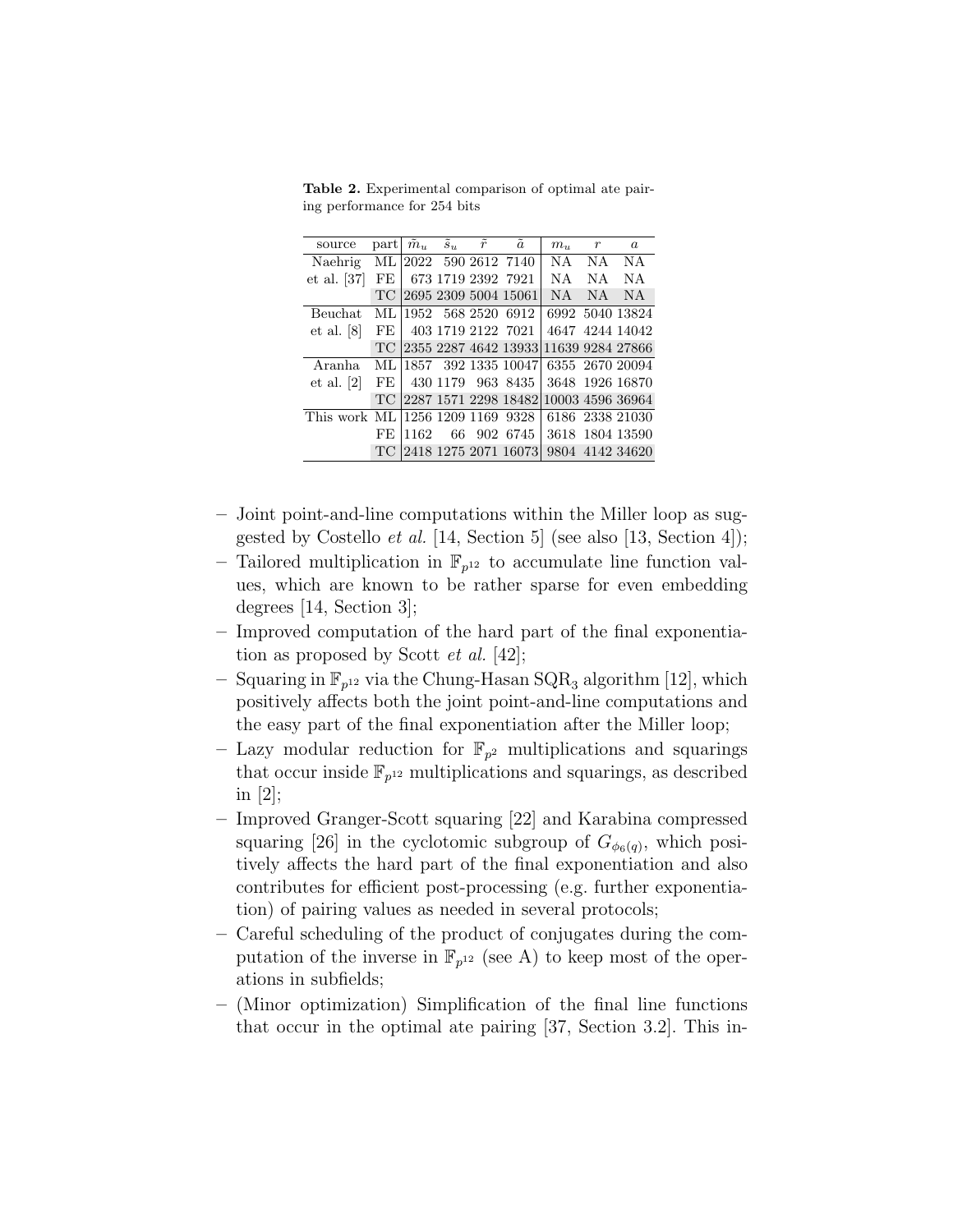cludes omitting the third line function and multiplying together the sparse values of the two remaining ones.

– (Minor optimization) When the BN parameter  $u$  is negative, replacement of the extra inversion incurred by a conjugation after final exponentiation [2].

After a preliminary version of this paper was completed, [2] pointed out that [26] offers further optimization opportunities for exponentiating elements in the cyclotomic subgroup with sparse exponents when using the BN subclass proposed herein. However, due to distinct implementation choices motivated by a rather different research focus, overall [2] does not attain the full level of optimization achievable by following the above list of recommended techniques.

While we do not claim that these figures are optimal, on a highend processor a C implementation of our proposal using the Miracl [43] library achieves about 9% better pairing computation speed than the best previous results [2] for this particular example, or about 38% better speed than the best results that do not take advantage of the proposed subfamily [8]. A Java implementation on the same platform achieves a pairing computation speed that is 8% better than the techniques in [2] and 70% better than the proposal in [8]. These results are complemented by the bonus of simpler, enhanced arithmetic (including faster square root extraction) in the finite fields  $\mathbb{F}_p$  and  $\mathbb{F}_{p^2}$  underlying groups  $\mathbb{G}_1$  and  $\mathbb{G}_2$  as needed by most pairingbased protocols. Automatically, this also holds for arithmetic in  $\mathbb{G}_T$ enabled by the tower-friendly nature of the suggested finite-field representation.

Most of the listed techniques are applicable to different parameter choices as well as to other pairing-friendly elliptic curve families. Our proposal was chosen so as to favor the best cases of each technique, and hence to maximize their potential for efficient processing.

### 6 Conclusion

We have presented a subclass of Barreto-Naehrig curves that generically favors efficient implementation while retaining a very simple description. Our proposal targets not only pairing computation speed but also the efficiency of all typical arithmetic operations needed to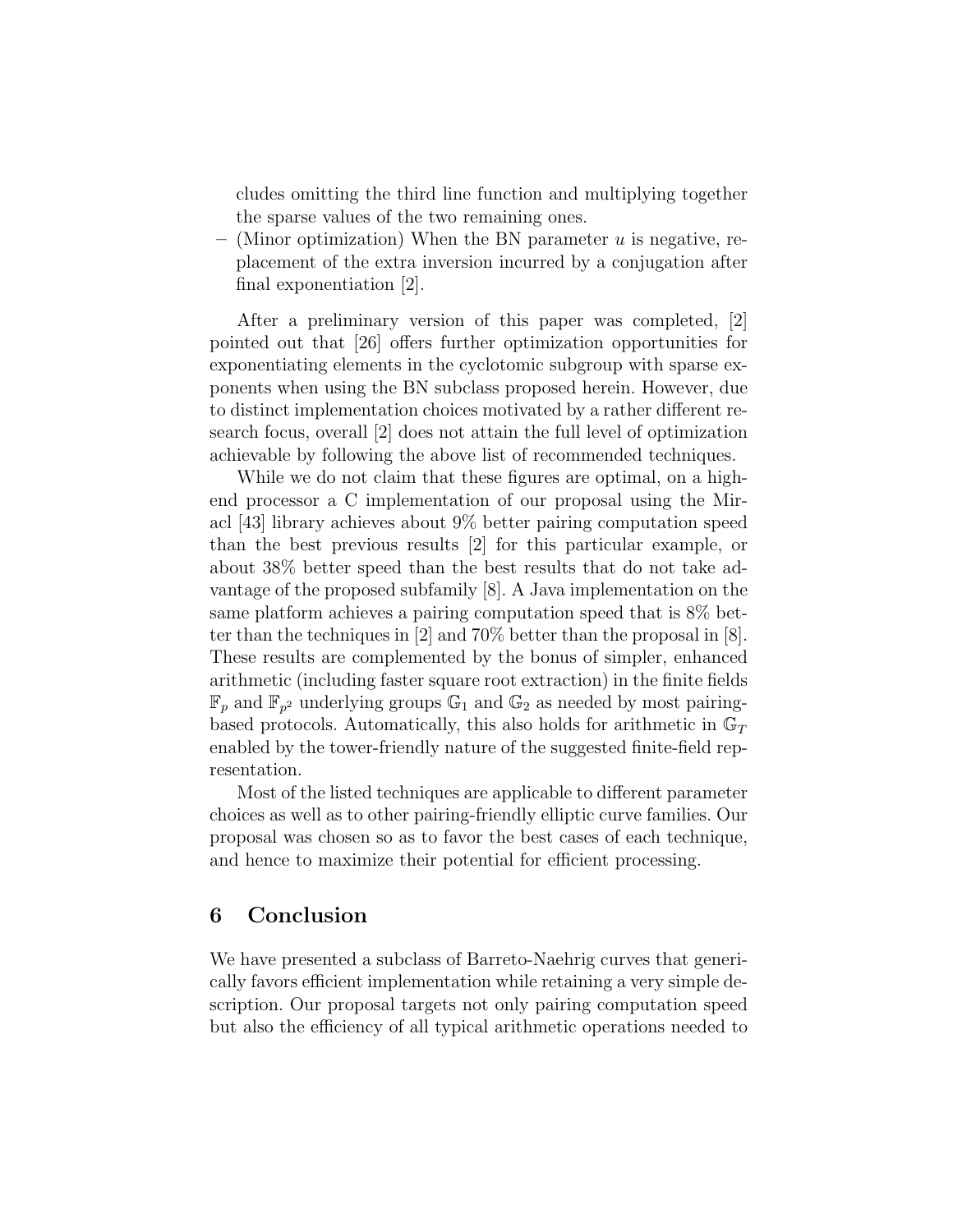instantiate pairing-based cryptographic protocols, and focuses on offering optimization opportunities on the broadest possible landscape of platforms rather than narrowing down to any particular one.

Adopting a BN curve with one of the proposed forms in Definition 1 (regardless of the coefficients c and  $d$ ) is a sufficient condition for

- doing away with usual square and cube detection tests in  $\mathbb{F}_p$  and  $\mathbb{F}_{p^2}$  when constructing the curve;
- automatically suggesting finite field representations amenable to efficient arithmetic;
- indicating the correct sextic twist directly;
- providing simple generators for both the curve and its twist;
- enabling virtually all optimizations proposed in the literature for all involved algebraic structures.

As a highlight for future research, we point out that one problem still open regarding efficient implementation of pairing-based cryptography is that of deterministic, highly efficient hashing onto the groups  $\mathbb{G}_1$  and  $\mathbb{G}_2$ . Although our proposal partially addresses this problem by supporting the fastest known arithmetic algorithms for these groups (particularly square root extraction), more advanced hashing techniques like that of Icart [25] are currently not applicable to any BN curve. Finding a secure hashing method of that kind for those groups or describing a subclass of BN curves where such a method is available is of great importance for many pairing-based protocols.

### Acknowledgments

We are grateful to Diego F. Aranha and Mike Scott for enlightening discussions during the preparation of this work.

### References

1. S. S. Al-Riyami and K. G. Paterson. Certificateless public key cryptography. In Advances in Cryptology – ASIACRYPT 2003, volume 2894 of Lecture Notes in Computer Science, pages 452–473. Springer, 2003.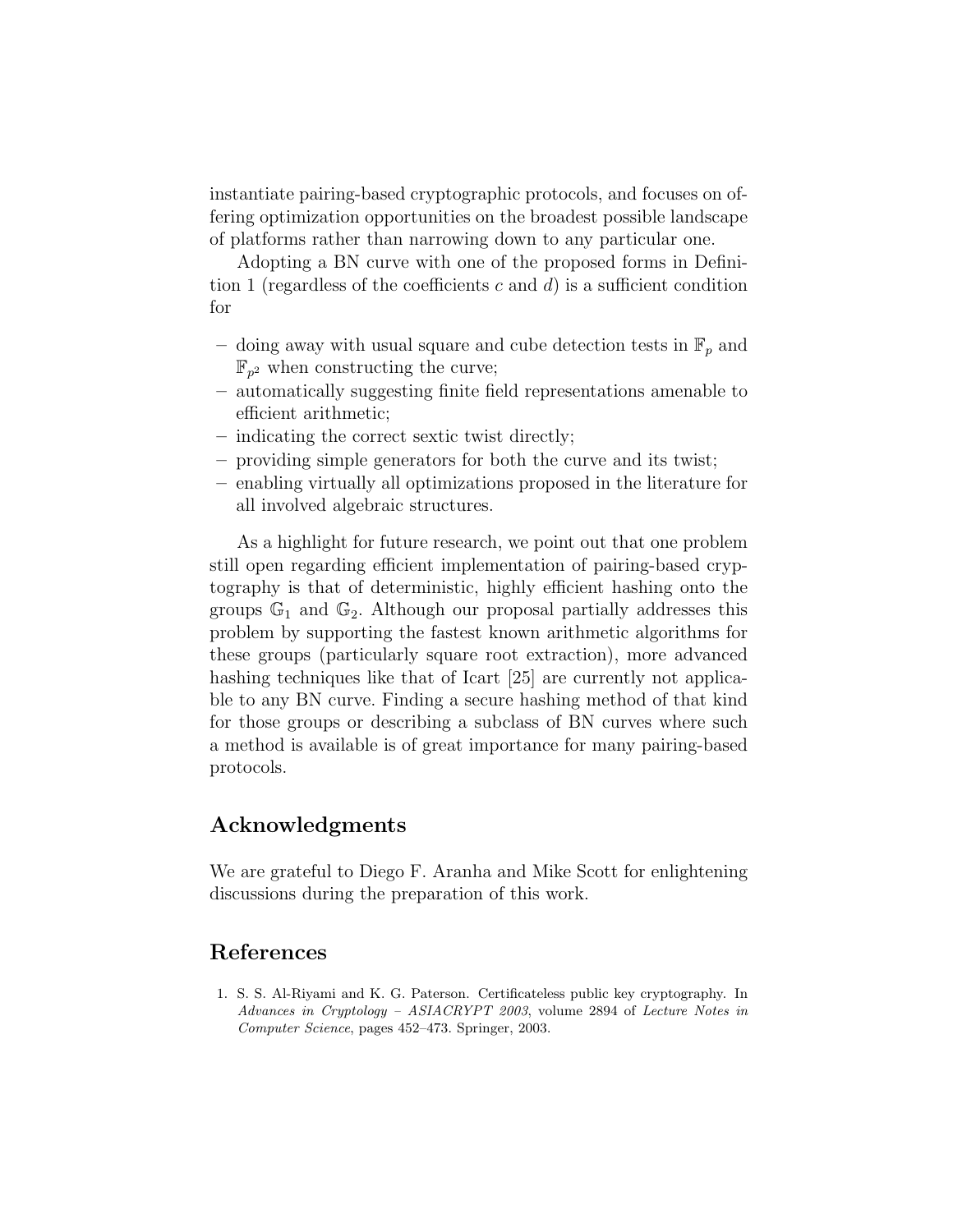- 2. D. F. Aranha, K. Karabina, P. Longa, C. H. Gebotys, and J. López. Faster explicit formulas for computing pairings over ordinary curves. In Advances in Cryptology – EUROCRYPT 2011, Lecture Notes in Computer Science, Tallinn, Estonia, 2011. Springer. To appear.
- 3. P. S. L. M. Barreto, H. Y. Kim, B. Lynn, and M. Scott. Efficient algorithms for pairing-based cryptosystems. In Advances in Cryptology – CRYPTO 2002, volume 2442 of Lecture Notes in Computer Science, pages 354–368. Springer, 2002.
- 4. P. S. L. M. Barreto, B. Libert, N. McCullagh, and J.-J. Quisquater. Efficient and provably-secure identity-based signatures and signcryption from bilinear maps. In Advances in Cryptology – ASIACRYPT 2005, volume 3788 of Lecture Notes in Computer Science, pages 515–532. Springer, 2005.
- 5. P. S. L. M. Barreto and M. Naehrig. Pairing-friendly elliptic curves of prime order. In Selected Areas in Cryptography – SAC 2005, volume 3897 of Lecture Notes in Computer Science, pages 319–331. Springer, 2006.
- 6. P. S. L. M. Barreto, M. Naehrig, and M. Scott. Pairing-friendly curves of prime order with embedding degree 12. IEEE P1363.3 Standard Specifications For Public-Key Cryptography – Identity Based Public Key Cryptography using Pairings, 2007. Technique submitted to standardization body.
- 7. Naomi Benger and Michael Scott. Constructing tower extensions of finite fields for implementation of pairing-based cryptography. In M. Anwar Hasan and Tor Helleseth, editors, Arithmetic of Finite Fields – WAIFI 2010, Istanbul, Turkey, volume 6087 of Lecture Notes in Computer Science, pages 180–195. Springer, 2010.
- 8. J.-L. Beuchat, J. E. González Díaz, S. Mitsunari, E. Okamoto, F. Rodríguez-Henríquez, and T. Teruya. High-speed software implementation of the optimal ate pairing over Barreto-Naehrig curves. In Pairing-Based Cryptography – Pairing  $2010$ , volume 6487 of *Lecture Notes in Computer Science*, pages  $21-39$ . Springer, 2010.
- 9. D. Boneh and M. Franklin. Identity-based encryption from the Weil pairing. In Advances in Cryptology – CRYPTO 2001, volume 2139 of Lecture Notes in Computer Science, pages 213–229. Springer, 2001.
- 10. D. Boneh, C. Gentry, B. Lynn, and H. Shacham. Aggregate and verifiably encrypted signatures from bilinear maps. In Advances in Cryptology – EUROCRYPT 2003, volume 2656 of Lecture Notes in Computer Science, pages 416–432, Warsaw, Poland, 2003. Springer.
- 11. Wieb Bosma, John Cannon, and Catherine Playoust. The Magma algebra system. I. The user language. J. Symbolic Comput., 24(3-4):235–265, 1997. Computational algebra and number theory (London, 1993).
- 12. J. Chung and M. A. Hasan. Asymmetric squaring formulae. In IEEE Symposium on Computer Arithmetic – ARITH 2007, Proceedings, pages 113–122. IEEE Press, 2007.
- 13. C. Costello, H. Hisil, C. Boyd, Juan Gonzalez Nieto, and K. K.-H. Wong. Faster pairings on special Weierstrass curves. In Pairing-Based Cryptography – Pairing 2009, volume 5671 of Lecture Notes in Computer Science, pages 89–101. Springer, 2009.
- 14. C. Costello, T. Lange, and M. Naehrig. Faster pairing computations on curves with high-degree twists. In Public Key Cryptography – PKC 2010, volume 6056 of Lecture Notes in Computer Science, pages 224–242. Springer, 2010.
- 15. A. J. Devegili, M. Scott, and R. Dahab. Implementing cryptographic pairings over Barreto-Naehrig curves. In Pairing-Based Cryptography – Pairing 2007, volume 4575 of Lecture Notes in Computer Science, pages 197–207. Springer, 2007.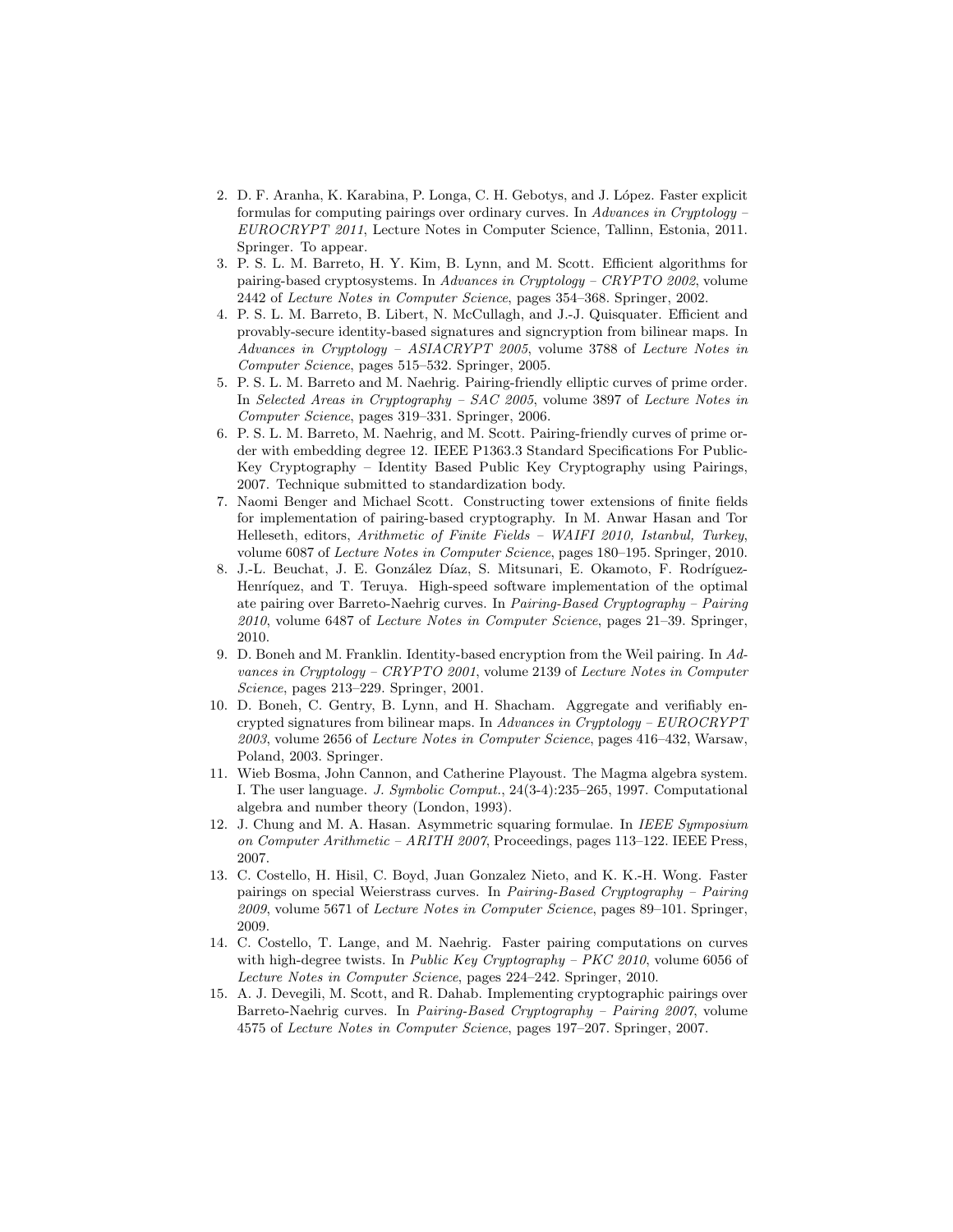- 16. J. Fan, F. Vercauteren, and I. Verbauwhede. Faster arithmetic for cryptographic pairings on Barreto-Naehrig curves. In Cryptographic Hardware and Embedded Systems – CHES 2009, volume 5747 of Lecture Notes in Computer Science, pages 240–253. Springer, 2009.
- 17. D. Freeman, M. Scott, and E. Teske. A taxonomy of pairing-friendly elliptic curves. Journal of Cryptology, 23(2):224–280, 2010.
- 18. S. D. Galbraith, X. Lin, and M. Scott. Endomorphisms for faster elliptic curve cryptography on general curves. In Advances in Cryptology – EUROCRYPT 2009, volume 5479 of Lecture Notes in Computer Science, pages 518–535. Springer, 2009.
- 19. S. D. Galbraith, K. G. Paterson, and N. P. Smart. Pairings for cryptographers. Discrete Applied Mathematics, 156(16):3113–3121, 2008.
- 20. S. D. Galbraith and M. Scott. Exponentiation in pairing-friendly groups using homomorphisms. In Pairing-Based Cryptography - Pairing 2008, volume 5209 of Lecture Notes in Computer Science, pages 211–224. Springer, 2008.
- 21. C. P. L. Gouvêa and J. C. López. Software implementation of pairing-based cryptography on sensor networks using the MSP430 microcontroller. In Progress in Cryptology – Indocrypt 2009, volume 5922 of Lecture Notes in Computer Science, pages 248–262. Springer, 2009.
- 22. R. Granger and M. Scott. Faster squaring in the cyclotomic subgroup of sixth degree extensions. In Public Key Cryptography – PKC 2010, volume 6056 of Lecture Notes in Computer Science, pages 209–223. Springer, 2010.
- 23. F. Hess. Pairing lattices. In Pairing-Based Cryptography Pairing 2008, volume 5209 of Lecture Notes in Computer Science, pages 18–38. Springer, 2008.
- 24. F. Hess, N. P. Smart, and F. Vercauteren. The eta pairing revisited. IEEE Transactions on Information Theory, 52(10):4595–4602, 2006.
- 25. T. Icart. How to hash into elliptic curves. In Advances in Cryptology CRYPTO 2009, volume 5677 of Lecture Notes in Computer Science, pages 303–316. Springer, 2009.
- 26. Koray Karabina. Squaring in cyclotomic subgroups. Cryptology ePrint Archive, Report 2010/542, 2010. http://eprint.iacr.org/2010/542.
- 27. N. Koblitz. Elliptic curve cryptosystem. Mathematics of Computation, 48(177):203–209, 1987.
- 28. F. Kong, Z. Cai, J. Yu, and D. Li. Improved generalized Atkin algorithm for computing square roots in finite fields. Information Processing Letters, 98(1):1–5, 2006.
- 29. K. Lauter, P. L. Montgomery, and M. Naehrig. An analysis of affine coordinates for pairing computation. In Pairing-Based Cryptography – Pairing 2010, volume 6487 of Lecture Notes in Computer Science, pages 1–20. Springer, 2010.
- 30. E. Lee, H. S. Lee, and C.-M. Park. Efficient and generalized pairing computation on Abelian varieties. IEEE Transactions on Information Theory, 55(4):1793–1803, 2009.
- 31. B. Libert and J. J. Quisquater. Improved signcryption from q-Diffie-Hellman problems. In Security in Communication Networks – SCN 2004, volume 3352 of Lecture Notes in Computer Science, pages 220–234. Springer, 2005.
- 32. V. Miller. Uses of elliptic curves in cryptography. In Advances in Cryptology  $CRYPTO$  1985, volume 218 of  $LNCS$ , pages 417-426. Springer, 1985.
- 33. V. Miller. The Weil pairing, and its efficient calculation. Journal of Cryptology,  $17(4):235-261$ ,  $2004$ . See also "Short programs for functions on curves,"  $1986$ unpublished manuscript, http://crypto.stanford.edu/miller/miller.pdf.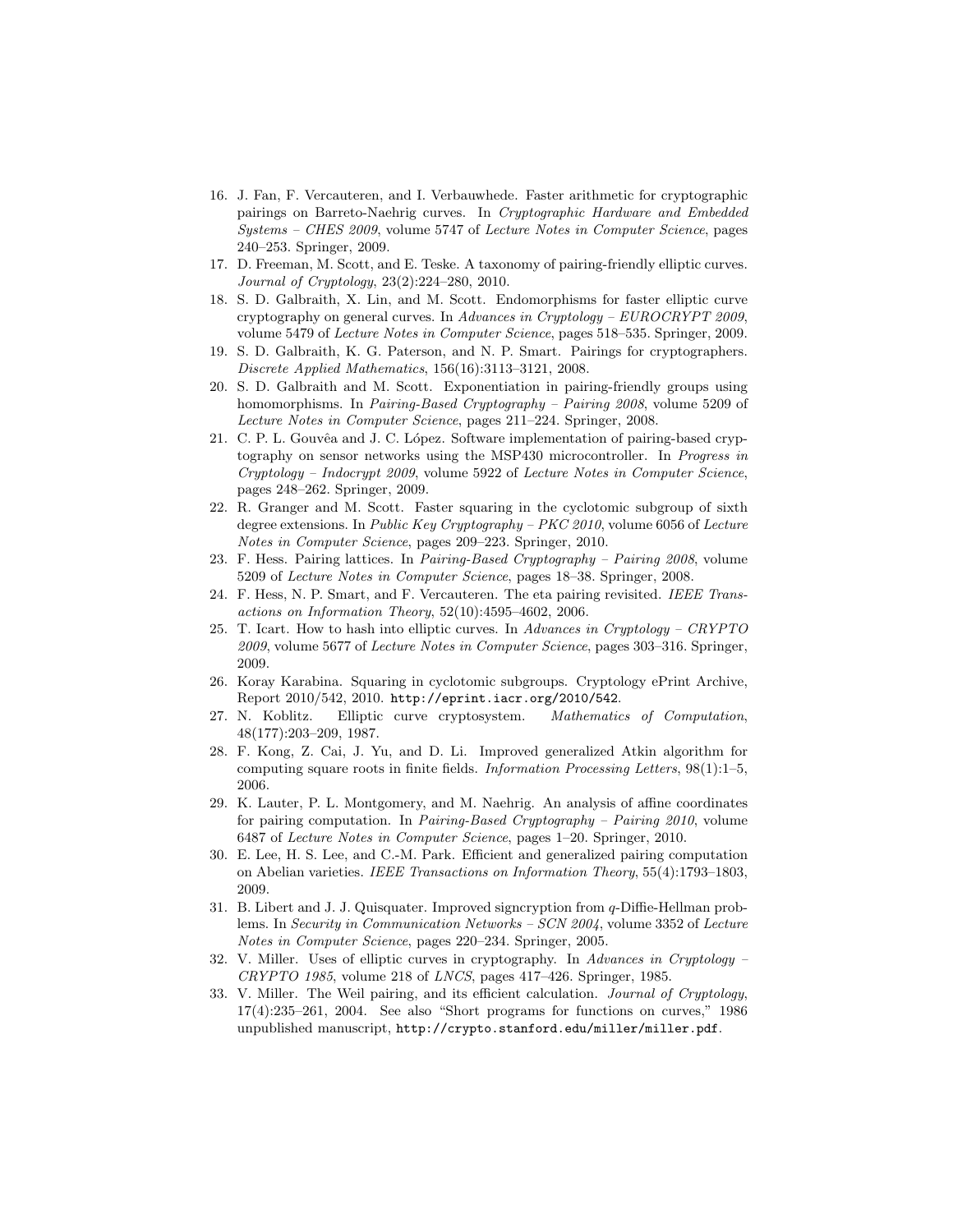- 34. S. Müller. On the computation of square roots in finite fields. Designs, Codes and Cryptography, 31(3):301–312, 2004.
- 35. M. Naehrig. Constructive and Computational Aspects of Cryptographic Pairings. PhD thesis, Technische Universiteit Eindhoven, Eindhoven, The Netherlands, 2009.
- 36. M. Naehrig, P. S. L. M. Barreto, and P. Schwabe. On compressible pairings and their computation. In *Progress in Cryptology – AFRICACRYPT 2008*, volume 5023 of Lecture Notes in Computer Science, pages 371–388. Springer, 2008.
- 37. M. Naehrig, R. Niederhagen, and P. Schwabe. New software speed records for cryptographic pairings. In Progress in Cryptology – LATINCRYPT 2010, volume 6212 of Lecture Notes in Computer Science, pages 109–123. Springer, 2010.
- 38. Y. Nogami, M. Akane, Y. Sakemi, H. Kato, and Y. Morikawa. Integer variable χ-based ate pairing. In Pairing-Based Cryptography – Pairing 2008, volume 5209 of Lecture Notes in Computer Science, pages 178–191. Springer, 2008.
- 39. K. Rubin and A. Silverberg. Choosing the correct elliptic curve in the CM method. Mathematics of Computation, 79:545–561, 2010.
- 40. M. Scott. Computing the Tate pairing. In Topics in Cryptology CT-RSA 2005, volume 3376 of Lecture Notes in Computer Science, pages 293-304. Springer, 2005.
- 41. M. Scott, N. Benger, M. Charlemagne, L. J. Domínguez Pérez, and E. J. Kachisa. Fast hashing to  $\mathbb{G}_2$  on pairing friendly curves. In *Pairing-Based Cryptography* – Pairing 2009, volume 5671 of Lecture Notes in Computer Science, pages 102–113. Springer, 2009.
- 42. M. Scott, N. Benger, M. Charlemagne, L. J. Domínguez Pérez, and E. J. Kachisa. On the final exponentiation for calculating pairings on ordinary elliptic curves. In Pairing-Based Cryptography – Pairing 2009, volume 5671 of Lecture Notes in Computer Science, pages 78–88. Springer, 2009.
- 43. Shamus Software. Multiprecision integer and rational arithmetic  $C/C++$  library (MIRACL) v.5.4.4. http://www.shamus.ie/, 2010.
- 44. M. Shirase. Barreto-Naehrig curve with fixed coefficient. IACR ePrint Archive, report 2010/134, 2010. http://eprint.iacr.org/2010/134.
- 45. F. Vercauteren. Optimal pairings. IEEE Transactions on Information Theory, 56(1):455–461, 2010.
- 46. F. Zhang, R. Safavi-Naini, and W. Susilo. An efficient signature scheme from bilinear pairings and its applications. In Public Key Cryptography – PKC  $2004$ , volume 2947 of Lecture Notes in Computer Science, pages 277–290. Springer, 2004.

## A Scheduling the product of conjugates for  $\mathbb{F}_{n^{12}}$ inversion

We now describe a simple technique to save operations when inverting an element  $\gamma \in \mathbb{F}_{q^6}$  by keeping most of the involved operations in subfields. We follow the notation of Example 1 and Section 5.

One can invert  $\gamma \in \mathbb{F}_{q^6} \setminus \{0\}$  by computing (see e.g. [29, Section 3.1])

$$
\gamma^{-1} = \gamma^{v-1} \cdot \gamma^{-v},
$$

where  $v := 1 + q + q^2 + q^3 + q^4 + q^5$ . Defining the quantities  $\lambda := \gamma^{1+q^3} \in$  $\mathbb{F}_{q^3}, \mu := \lambda^q \cdot \lambda^{q^2} \in \mathbb{F}_{q^3}, \varepsilon := \gamma^v \in \mathbb{F}_q, \text{ and } \eta := \mu \cdot \varepsilon^{-1}, \text{ we can write }$